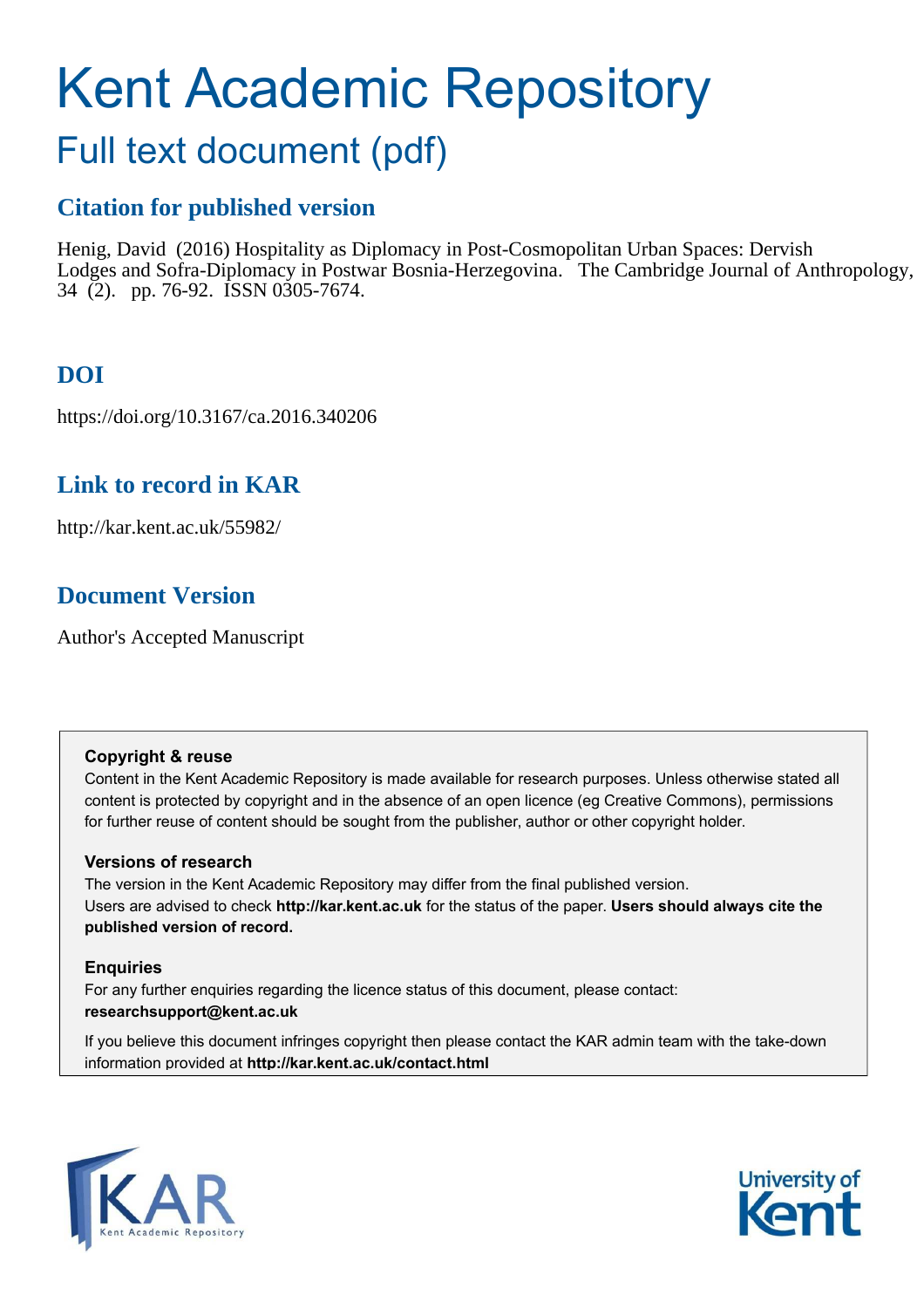**<<final pre-copy edited/pre-published version >>**

## **Hospitality as Diplomacy in Post-Cosmopolitan Urban Spaces Dervish Lodges and** *Sofra***-Diplomacy in Post-War Bosnia-Herzegovina**

David Henig, University of Kent

If the first step in developing an ethnography of everyday diplomacy requires re-scaling analytical focus on the forms of mediated exchange beyond the realm of the nation-state, this needs to be followed by an exploration of the 'sites' where everyday diplomacy actually takes place. One such 'site', which epitomizes the quintessence of diplomatic practice, is dining and commensality. By re-scaling this axiom beyond state-level diplomacy, I explore how the notion of sofra [table/dining etiquette] is deployed by a Muslim Dervish brotherhood in a post-cosmopolitan town in post-war Bosnia-Herzegovina. I suggest that the notion of sofra embodies both a mode of being diplomatic as well as a site of everyday diplomacy. The sofra thus enables the brotherhood to stage 'events of hospitality' to forge and mediate relationships between various 'others', locally and transnationally.

**Keywords:** Bosnia-Herzegovina, dervishes, diplomatic sites, everyday diplomacy, hospitality, post-cosmopolitanism

One day in August 2014 I took part in a conversation on wonder-making in the dervish lodge [tekija] of a small provincial town in Central Bosnia where I have been conducting fieldwork since 2008. A male teenager from a nearby Muslim village had come to the lodge out of curiosity. Being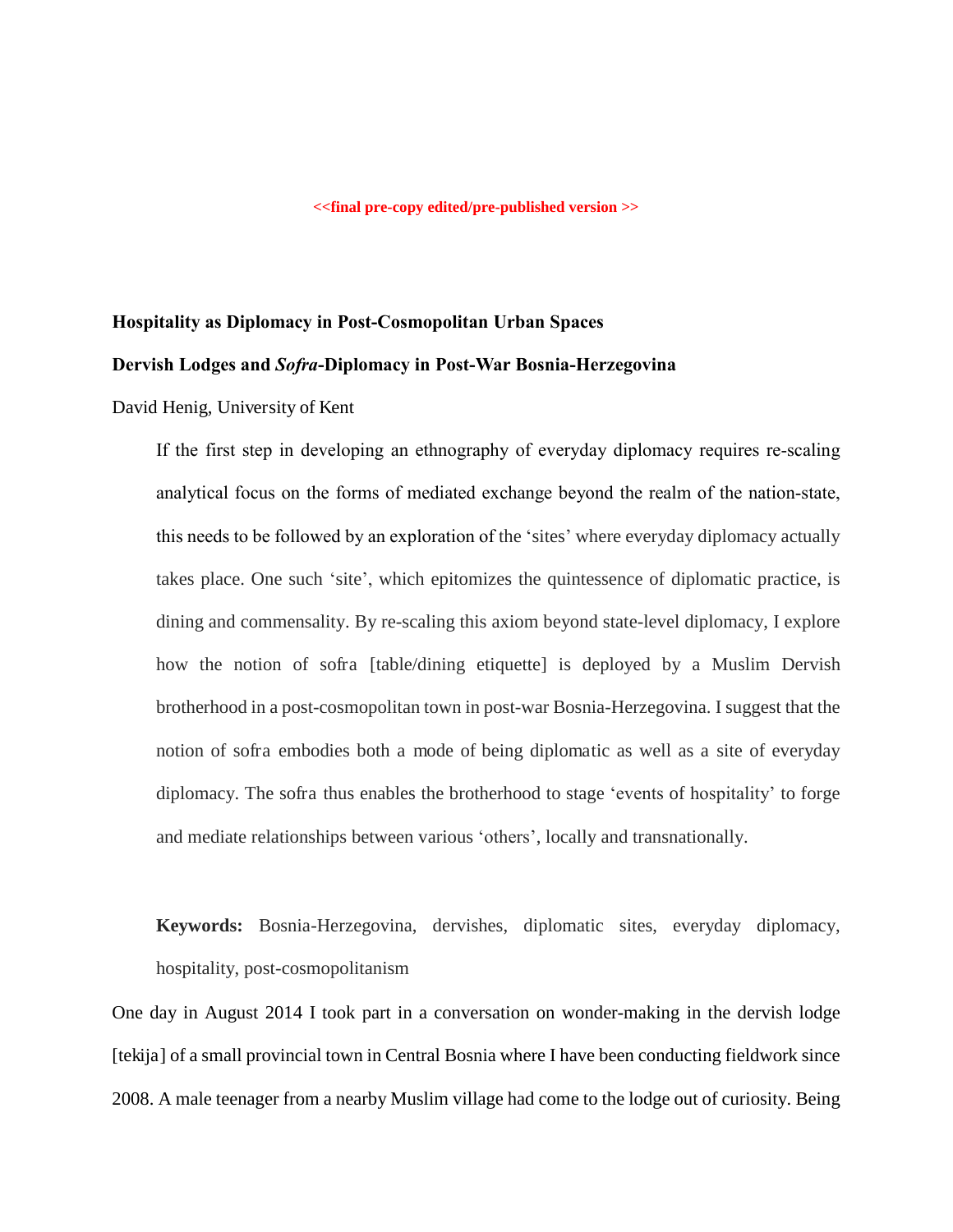interested in the other-worldly matters and Islamic healing and dreaming, he was told by his fellow villagers that he might witness some miracles in the lodge. The boy was warmly welcomed and taken to the room, with comfortable sofas covered by ram skins and embroiled pillows, where the sheikh usually received guests. The boy was immediately seated by one of the dervish disciples at the nearest corner of the sofa facing the sheikh, which is reserved for honoured guests. He was offered hot and cold drinks and a snack made of biscuits and fruits. The refreshments were served on the sofra<sup>1</sup> that had been spread between him and the sheikh. This gesture of hospitality, bringing the boy and the sheikh to the sofra, made the boy more relaxed. With increasing confidence he asked: 'Is it true that you can make the Qu'ran levitate when you are reciting from the book?'. The sheikh smiled, sipped from his glass of tea, encouraged the boy to eat something from the sofra and replied: 'Making the Qu'ran levitate? That's nothing. It's more comfortable to make my heavy body levitate over the Qu'ran when I am reciting from the book, don't you think so? Unfortunately, I am not in the mood today so you will need to come another time'. Everyone in the room apart from the boy, who was still hoping to see something miraculous, laughed. Then the sheikh started asking the boy questions about the village and a number of villagers whom he seemed to know. The boy, evidently perplexed by both the response as well as the sheikh's detailed knowledge of his own village and individual villagers, a kind of miracle [keramet] as well, answered all questions and left the lodge. To my knowledge he has never come back.

Here I am less concerned about the details of the boy, as his story is not entirely unique in the social life in the lodge – on the contrary. Over the years of my fieldwork in the lodge I have become accustomed to such guests, diverse categories of individuals, coming from the town, surrounding villages and further afield. The questions they seek the sheikh to answer concern miraculous healing, and making and writing amulets [zapis]. Although the sheikh did not perform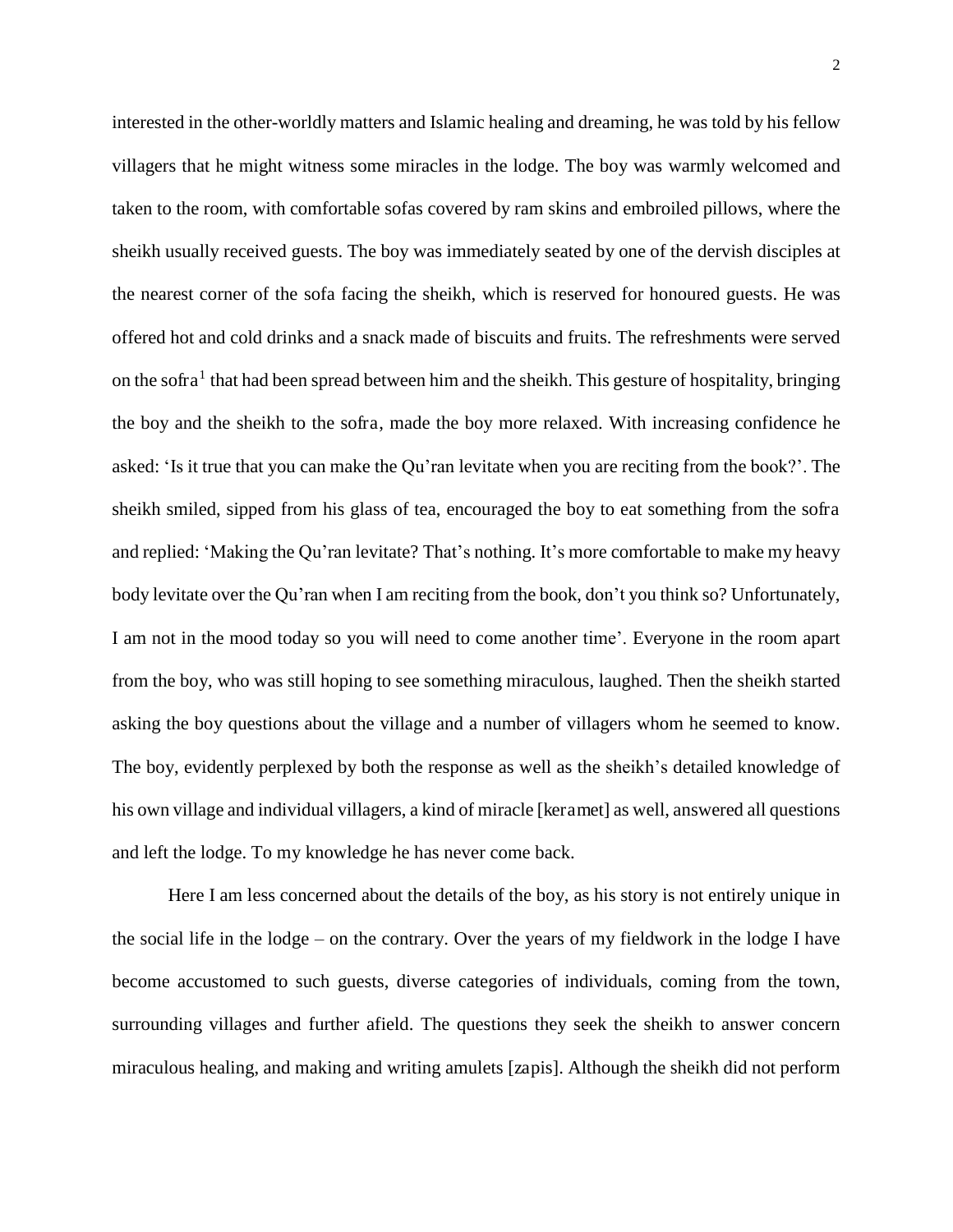any of these, he never entirely dismissed such questions. On the contrary, he enjoyed them. His answers were always deliberately opaque. Answering such questions with a sharp wit was an opportunity to cultivate and extend his charisma as someone who can perform miracles of levitation, marvels and other extraordinary feats, or of just simply being 'in the know'. The extraordinary, as Morgan Clarke (2014) and Michael Gilsenan (1982) have described, are part and parcel of the ordinary discourses and practices among Sufi disciples in Egypt, Lebanon and Bosnia-Herzegovina. Yet this vignette also reveals that at the heart of social life in the dervish lodge lie myriad practices of mediation between various realms, be they between the realms of extraordinary and ordinary, hosts and guests, or townspeople and villagers. As not everyone can levitate over the Qu'ran, not everyone can mediate as effectively as the personnel endowed with such miraculous capacities as the sheikh. It is this practice of mediation between the various realms situated in the dervish lodge, and the capacity embodied in the person of the sheikh, that is explored in this paper. Specifically, I ask to what extent we can consider this practice of mediation staged in the events of hospitality as a form of everyday diplomacy in the post-cosmopolitan urban space.

#### **Re-scaling Diplomatic Sites**

If diplomacy refers to the forms and processes of mediated exchange between polities (Neumann 2013: 7), an ethnography of everyday diplomacy would extend and nuance such forms of mediation beyond the realms of state-centric relations into other forms of political order and domains of life. Such a shift in perspective enables us to re-scale connections and trace mediations between what might seem at first sight as incommensurable assemblages and groupings situated in multiple zones of contact and friction (Neumann 2013), be these cultural, geopolitical, religious or linguistic. The foundations for such an endeavour can be traced back to Malinowski and his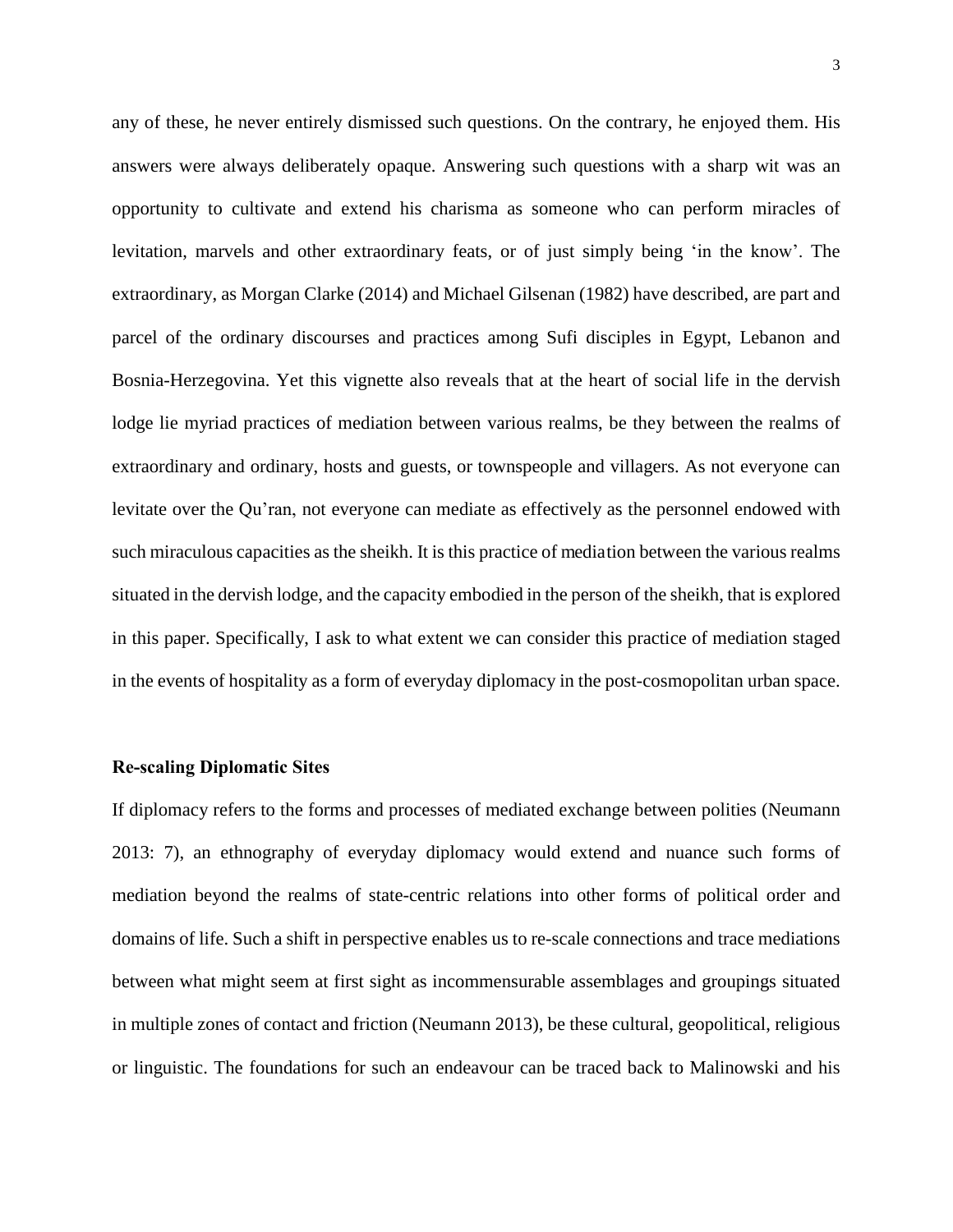analysis of the Kula exchange. As Malinowski puts it, his Argonauts of the Western Pacific can be read as a study on the origins of trade and economic relations, and of 'primitive international law' in general (Malinowski 1984 [1922]: 405). Following Malinowski's contemporary, Marcel Mauss, Claude Lévi-Strauss' (1969 [1949]) expanded the argument about the role of exchange in the origins of human organization cross-culturally. Exchanges between communities or tribes were for Lévi-Strauss 'peacefully resolved wars, and wars … the results of unsuccessful transactions' (1969 [1949]: 67).<sup>2</sup> Marshall Sahlins elaborated this diplomatic argument further in his essay on the diplomacy of primitive trade, where he argued that in the absence of a sovereign power, peace can be secured 'by extension of sociable relations to foreigners – thus, the trade-friendship or tradekinship and, most significantly, by the terms of exchange itself' (Sahlins 1974: 302, original italics). In further studies, Sahlins explored cultural encounters, mediated exchanges of a kind, between Hawaiians and Captain Cook (Sahlins 1985), and cosmologies of imperial trade policies unfolding between British and Chinese imperial realms (Sahlins 2005 [1988]). Theses studies broadened the diplomatic edge of mediated exchange into the scale of global historical encounters (see also Cheuk, Marsden, this issue), and had a significant influence on the study of the diplomatic domain beyond anthropology (Neumann 2012, 2013). By starting my argument with a Malinowski–Lévi-Strauss–Sahlins lineage, I want to suggest that the history of modern anthropology is a rich cross-cultural repository that has much to offer to the study of everyday diplomacy, and diplomacy more generally (Latour 2013).

As these debates make clear, everyday diplomacy unfolds in various guises. In this paper I follow three lines of debate in particular in developing my argument. Historical anthropologists have paid considerable attention to forms of everyday diplomacy by focusing on the role of 'middleman minorities' (ethnic, linguistic, religious) in brokering between transimperial realms in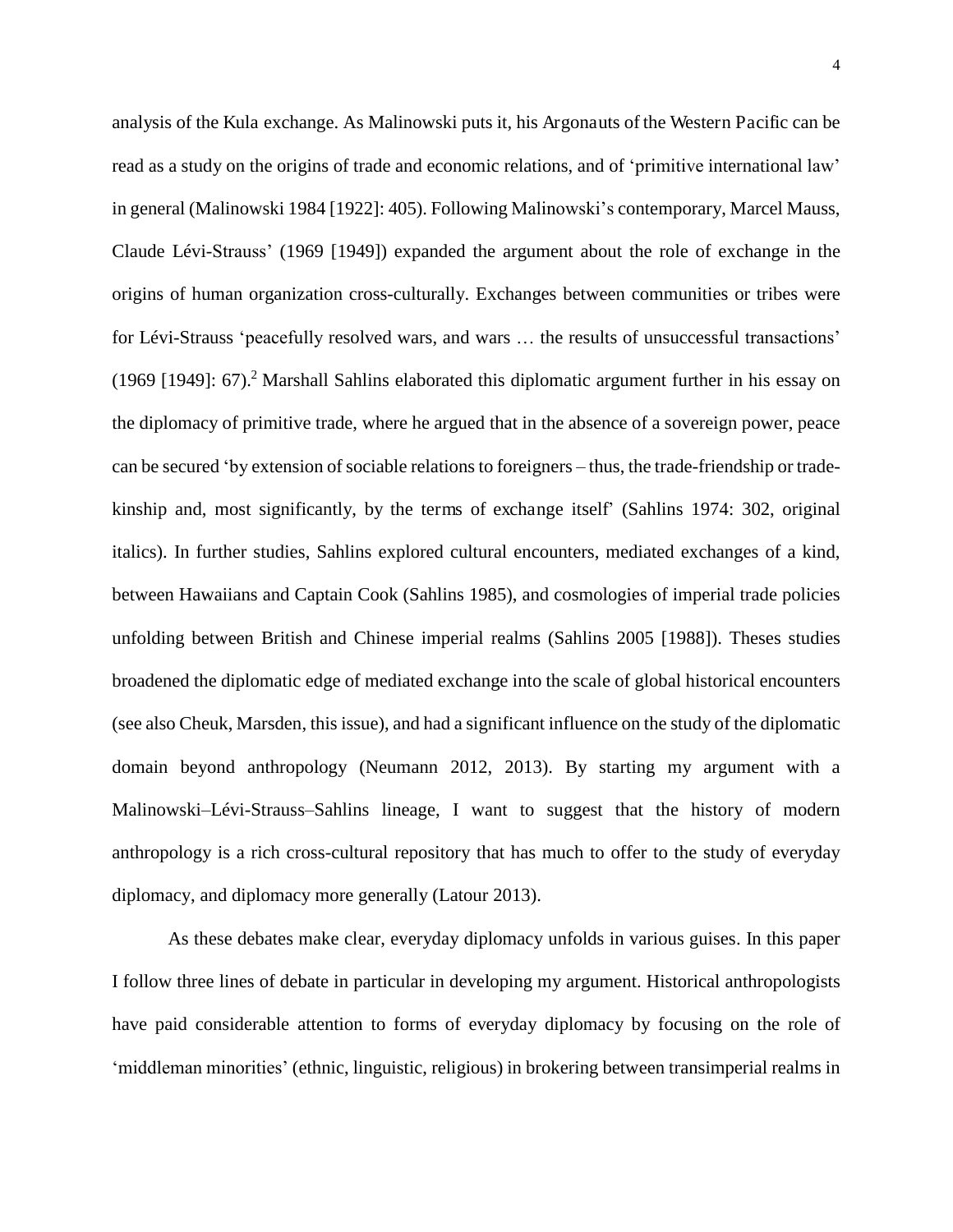the past (e.g., Alavi 2015) and the present (Marsden, this issue and 2016). Another fruitful line of enquiry on everyday diplomacy emerged from the studies of post-cosmopolitan urban civility as a framework for investigating people's coexistence with difference (Mazower 2004Humphrey and Skvirskaja 2012; Werbner 2015;). The idea of post-cosmopolitan cities refers to those urban spaces which have experienced 'a co-presence of cosmopolitanism and its opposite, ethnic violence, in the same city over time' and that have had to come to terms with a delicately negotiated balance of everyday forms of 'living together and apart' (Humphrey and Skvirskaja 2012: 6). These studies have attended to post-cosmopolitan urban civility as an ethnographic-cum-historical exploration of spaces of social heterogeneity in which specific practices are employed to overcome difference in order to weave the fragile daily social fabric that is enabling the social forms of 'living together and apart'. Finally, a similar line of enquiry has recently emerged in the debates on 'shared spaces' in the post-Ottoman regions (Bryant 2016). Shared spaces refer here to religious sites, markets or mixed neighbourhoods in which an everyday diplomacy has developed as a set of skills activated during particular everyday encounters and exchanges, or ritual events of sociality, in the process of living together with difference (Bryant 2016; Henig 2012a). Overall, these practices of brokerage, and practices and skills for overcoming difference in the process of living together, are instances of the analytical heuristic – the modes of being diplomatic – that has been outlined in the Introduction as a way to study the actually existing forms of everyday diplomacy. Yet, as I shall discuss, we need to go a step further.

Building on these debates, in this article I argue that the study of everyday diplomacy needs to focus not only on the modes of being diplomatic (being a broker, trader or neighbour, for example) but also on the sites where such encounters and mediations take place. Indeed, in his ethnographic studies of diplomacy, Iver Neumann (2012, 2013) has suggested focusing on the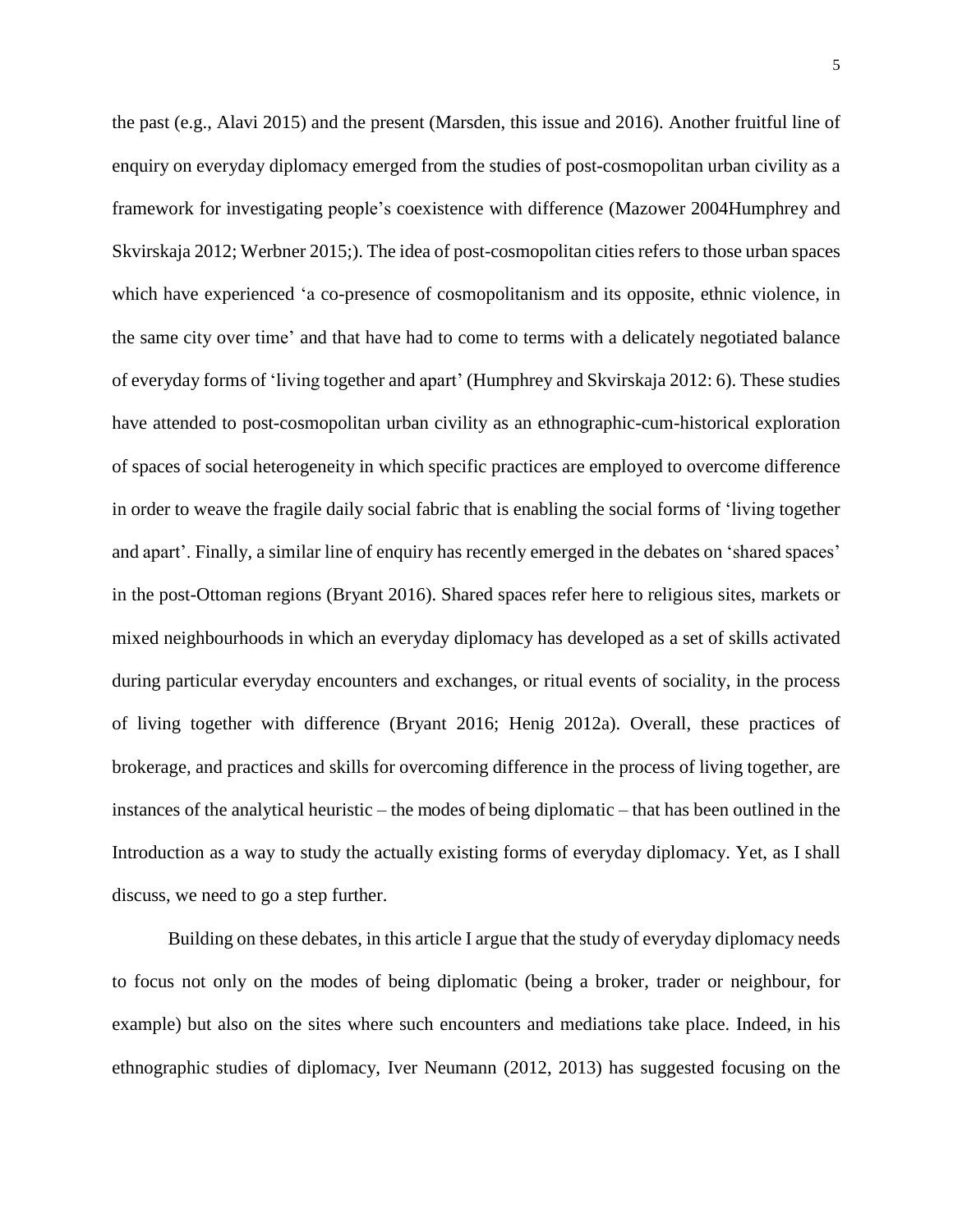processes and events that turn spaces and social places into diplomatic sites. As Neumann argues, as the world changes so do the sites in which diplomacy actually happens, and we need to be attentive to identifying emerging sites of diplomacy. Diplomatic sites can be either physical or virtual, but always refer to the nexus of how, where and when diplomacy actually takes place. The turn towards the study of diplomatic sites as promoted by Neumann paves the way for a study of existing forms of everyday diplomacy. The sites of everyday diplomacy, again, are multiple, including neighbourhoods (Bryant 2016); container markets (Humphrey and Skvirskaja 2009); picnics (Marsden and Ibañez-Tirado 2015); checkpoints (Reeves 2014); or state border offices (Dzenovska 2014). Everyday diplomacy thus emerges not only from the embodied practice and etiquette of mediating encounters with various others, but also from particular spatial and material configurations that, in particular conjunctions, enable the processes of mediation and mediated exchanges to actually unfold between different actors, assemblages or groupings across political, cultural and geopolitical divides.

One such 'site', which epitomizes the quintessence of diplomatic practice, is sharing food (Constantinou 1996), enacted through acts of hospitality and commensality (cf. Pitt-Rivers 2011 [1992]; Bloch 2005). In his tour-de-force argument, Andrew Shryock (2012: S22) writes, 'hospitality is a shared language of human interaction, a first link between Others, a medium of greeting and exchange'. As he points out, 'stagecraft is essential to the management of this situation' (ibid.), thus referring to the where and the when of the encounters between strangers (see also Candea and Da Col 2012). In addition, hospitality can also be conceived of as a site of the political (cf. Shryock 2009). Discussing forms of hospitality among the Balga Bedouins of Jordan, Shryock traces the uses of hospitality which the Balga Bedouins have used to resist and refashion imperial as well as national ideas of 'what a centralised state is, holding politicians and public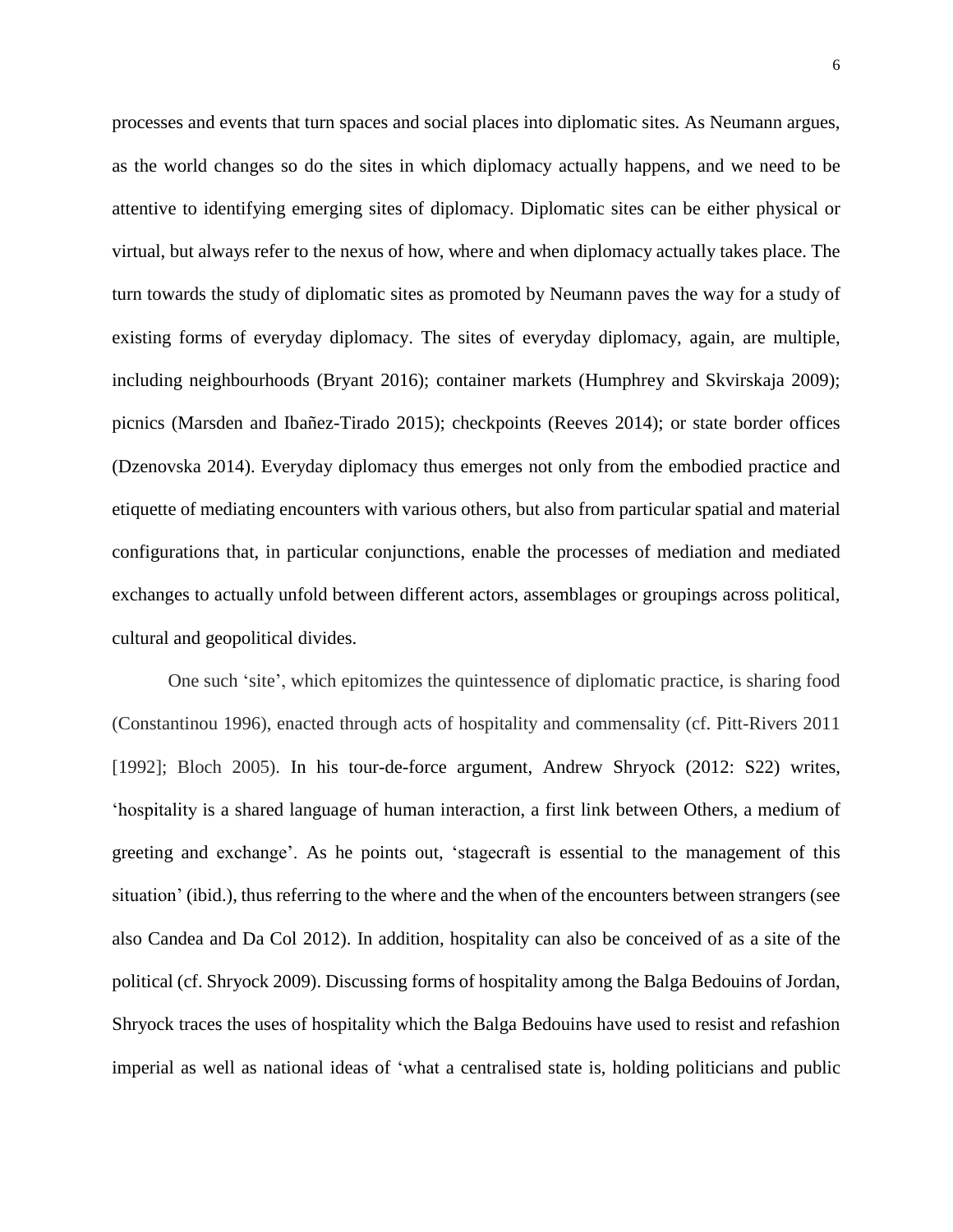institutions accountable to a logic of host and guest' (2009: 33). In turn, hospitality as the site of the political unfolds here as a process of re-scaling encounters between incommensurable actors (e.g., the state and a Balga Bedouin household) into a logic of mediated exchange between the host and the guest. Such a process of refashioning the political into the logic of hospitable encounters, echoes Neumann's argument about the need to trace the processes whereby social places are turned into diplomatic sites.

Focusing on the practices of dining and hospitality as a form of re-scaling diplomatic encounters beyond the state-level, this paper is situated in a dervish lodge in a post-cosmopolitan town in post-war Bosnia-Herzegovina. It explores how the notion of sofra, which the dervishes associate with an elaborate etiquette of hospitality, dining and food sharing, is deployed as an idiom embodying both a site of everyday diplomacy in its spatio-material configurations, as well as a mode of 'being diplomatic'. This paper traces the moments and instances of the deployment of sofra by the dervish brotherhood as a way to forge and mediate relationships between various linguistic, national and confessional 'others' locally and transnationally.

#### **Situating Everyday Diplomacy in a Post-Cosmopolitan Town**

Before discussing the lodge as a 'site' of everyday diplomacy let me begin by situating the dervish lodge [tekija], where the dervishes gather daily in the post-war Bosnian context, and outline the local post-war urban dynamics as a post-cosmopolitan urban form of civility.

The lodge is located in the very centre of the provincial town of Vareš in the Central Bosnian highlands, about thirty miles northwest from the Bosnian capital, Sarajevo. The lodge was opened in the town only after the 1992–1995 Bosnian war; it was in 1998 that its sheikh moved from a village situated fifteen miles further north, in the Zvijezda highlands. The town itself has a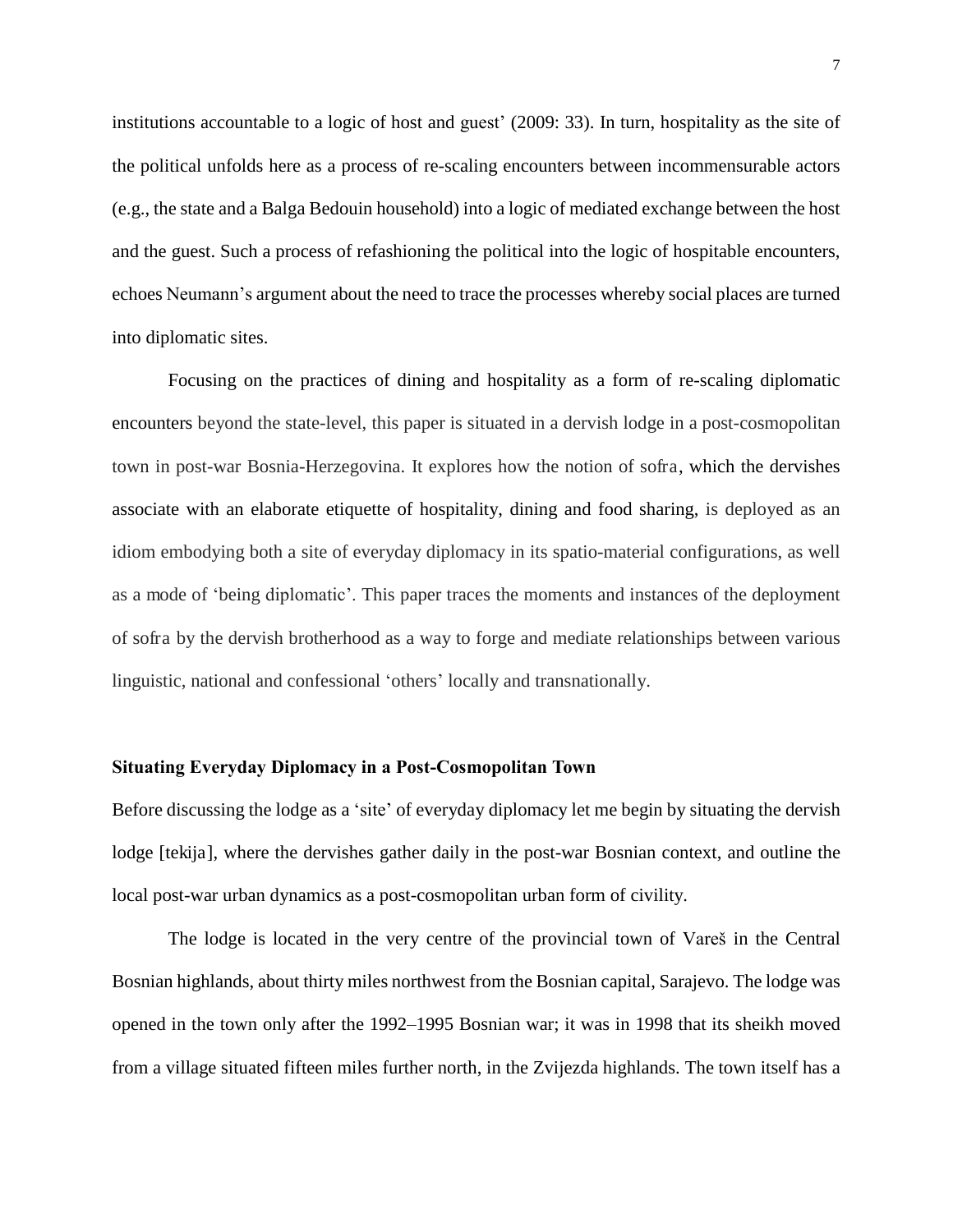long history of 'social heterogeneity' that is characteristic for post-cosmopolitan cities (Humphrey and Skvirskaja 2012). The dominant population of post-war Vareš consists of the Bosnian Croats and Bosniaks (Muslims), and significantly smaller Bosnian Serb community, though the population composition does not resemble the pre-war one by any means. Despite its size, there are two Catholic churches (one dating its origins back to the early sixteenth century) and a convent for Franciscan nuns. There is also a soup kitchen run by a Franciscan charity that feeds anyone in need irrespective of confession. Furthermore, close to the convent there is the dervish lodge, the town mosque and one Orthodox church, with one more Catholic church and a mosque at the outskirts of Vareš about two miles from the centre.

During the Bosnian war, the town's infrastructure survived more or less intact, but this cannot be said about its diverse population and social fabric. As the war unfolded, Vareš came to hold a significant strategic position for all parties of the conflict and was eventually overrun by the Bosnian army. This resulted in Bosnian Croats and Serbs fleeing the town. The story is, however, more complicated. For example, in October 1993, the units of the Croatian Defence Council (HVO) carried out a massacre of Bosniak civilians in the nearby village of Stupni Do. On a different occasion, the Serbian-led forces (JNA) drove a tank through the ancient wooden mosque Karići, a significant Muslim pilgrimage site nearby Vareš, whose caretakers before the war were the Serbian families living in its vicinity (cf. Henig 2012b: 755). After the war, a number of people returned, but the urban social fabric remains fragile. However, it is not just the war legacies that have shaped the town's current post-cosmopolitan character.

 During the Austro-Hungarian period, and in particular during the socialist Yugoslav era, Vareš was an important metallurgical town. To accommodate the workforce, Vareš, like many socialist industrial sites, attracted socialist urban planning, and membership of the Yugoslav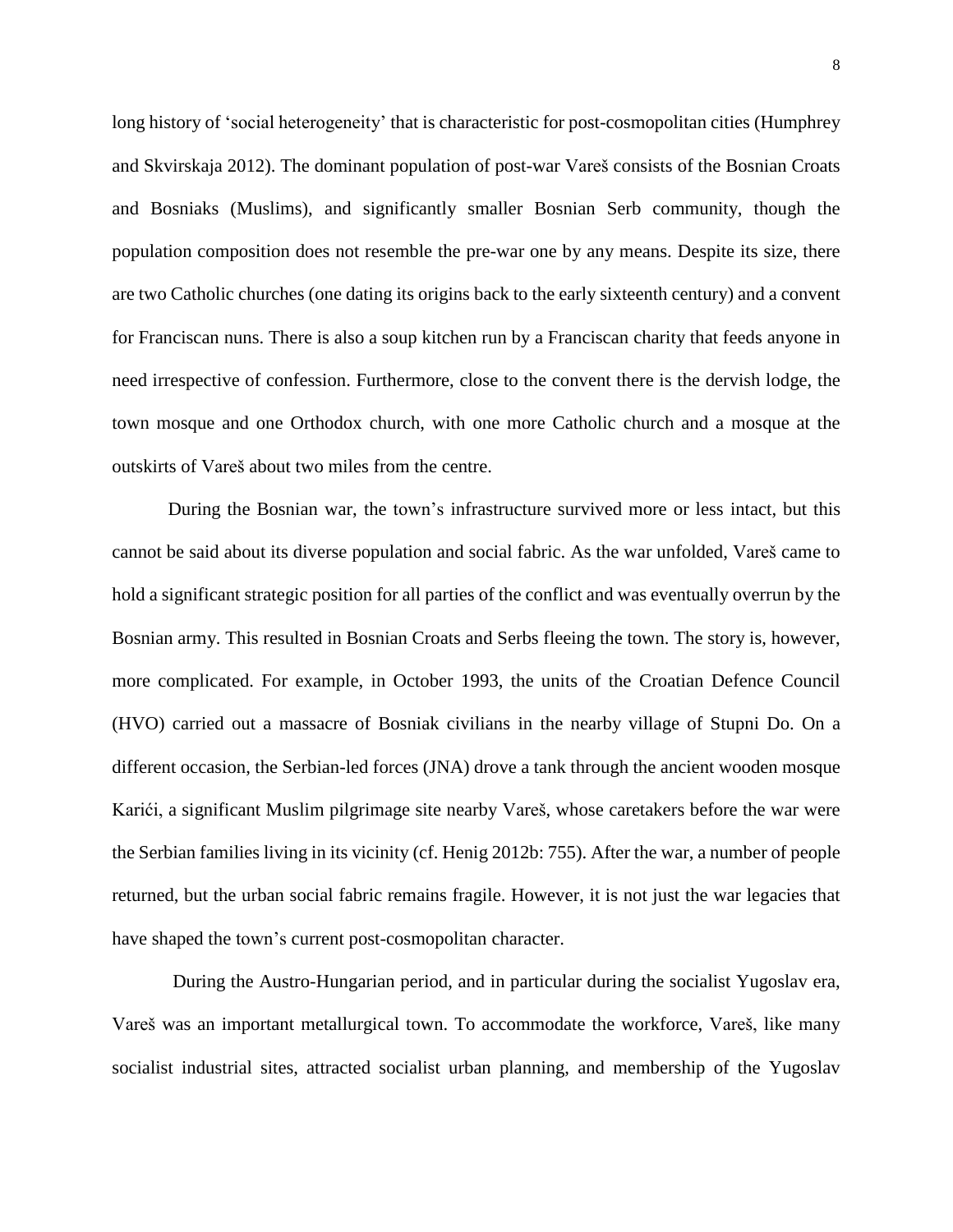Communist Party was high in the town. This period is inscribed into Vareš's townscape, and epitomized by typical socialist-style communal apartment complexes (Jansen 2015) where people of different walks of life continue to live together.

The metallurgical industry has never recovered from the disintegration of Yugoslavia, the war, and the disastrous post-socialist privatization that followed. As a result of these pervasive transformations the population has shrunk by more than half in the past twenty years, and the level of unemployment is high (49.8 per cent). Many people moved to Sarajevo, or live in diasporic communities in Croatia, Germany, Austria, Sweden, Switzerland and as far away as the United States and Canada, returning only in the summer months. Nowadays, it is not only the local economy but the overall urban infrastructure that is in ruins, and the town is periodically on the verge of bankruptcy.<sup>3</sup> Many local residents as well as municipal authorities make a direct link between Vareš's marginal location in the highlands and the cantonal government's careless inattention to municipalities like Vareš.

I have been visiting and living in the dervish lodge in Vareš since 2008, staying on numerous occasions, amounting to more than a year in total. Although my research was not primarily focused on the town's post-cosmopolitan urban dynamics I could not escape it. On the one hand, Vareš's urban spaces, like many post-cosmopolitan cities, maintain, by and large, the boundaries of inclusion and exclusion between the significant others quite clear in everyday urban encounters, ranging from ethno-religiously charged ways of greeting to non-socializing in the cafés, 'unmixed' educational spaces (cf. Hromadžić 2015), or separated 'pork meat' sections in the local shops. Many of these boundaries, however, are crossed, as I could observe whenever I went shopping, strolling along the stalls at the weekly market, attended funerals, or just moved between the town's neighbourhoods [*komšiluk*], where the category of *komšija* [neighbour]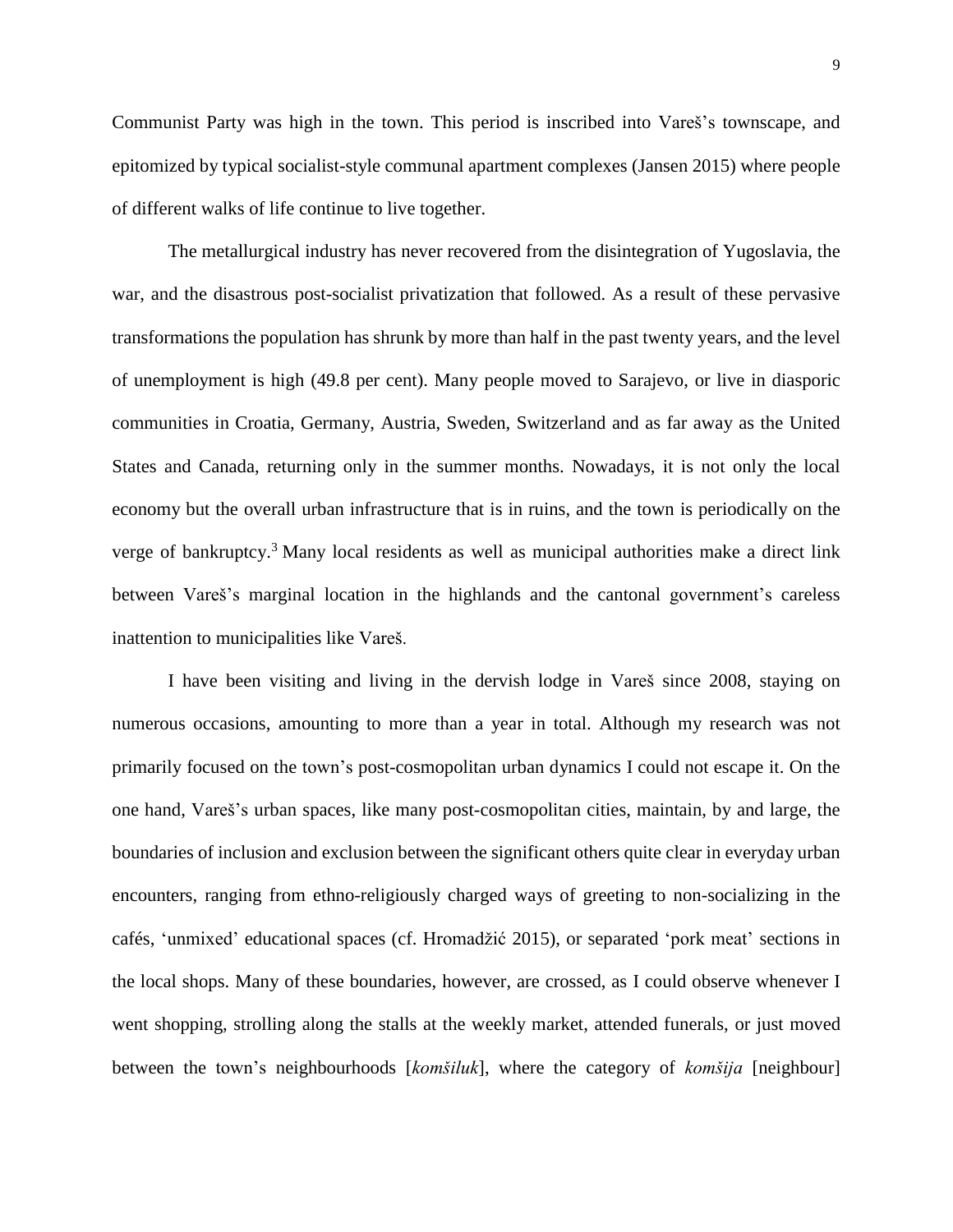continues to be used in some parts of the town irrespective of people's categorical identities (cf. Henig 2012a). This is also the case for the mosque, church or the convent during annual feasts such as Ramadan, Kurban Bajram, Christmas and Easter, where people of different walks of life can get together. Put differently, everyday sociality in Vareš's townscape unfolds as a process of living together with difference, where sociality across difference can and does unfold. That is not dissimilar from other post-cosmopolitan cities, which have experienced 'a co-presence of cosmopolitanism and its opposite, ethnic violence, in the same city over time' (Humphrey and Skvirskaja 2012: 6). Navigating through the processes of living together with difference is itself a form of skill and everyday labour (Bryant 2016), and thus a mode of being diplomatic.<sup>4</sup>

On the other hand, there are two primary 'sites' of post-cosmopolitan everyday diplomacy in the town where shared urban civility, instantiated primarily through acts of commensality, can be located, namely the lodge and the soup kitchen. Unlike the soup kitchen, which operates chiefly locally and feeds anyone in need, living in the lodge enabled me to witness situations in which the lodge became a diplomatic site for the conduct of mediation with multiple local but in particular non-local others. In the rest of the paper, I shall focus on the lodge, as it is a primary site of encounters and mediations. Specifically I focus on how the stagecraft of such encounters is orchestrated and mediated as events of hospitality. Before I do so, however, let me say a few words about the dervish lodge.

#### **The Dervish Lodge as a Site of Everyday Diplomacy**

In considering the dervish lodge as a diplomatic site, and specifically the idiom of sofra, I shall begin by going back in time for a moment. In his account of a global history of Sufism, Nile Green persuasively argued that Sufism has historically been a 'cultural technology of inter-regional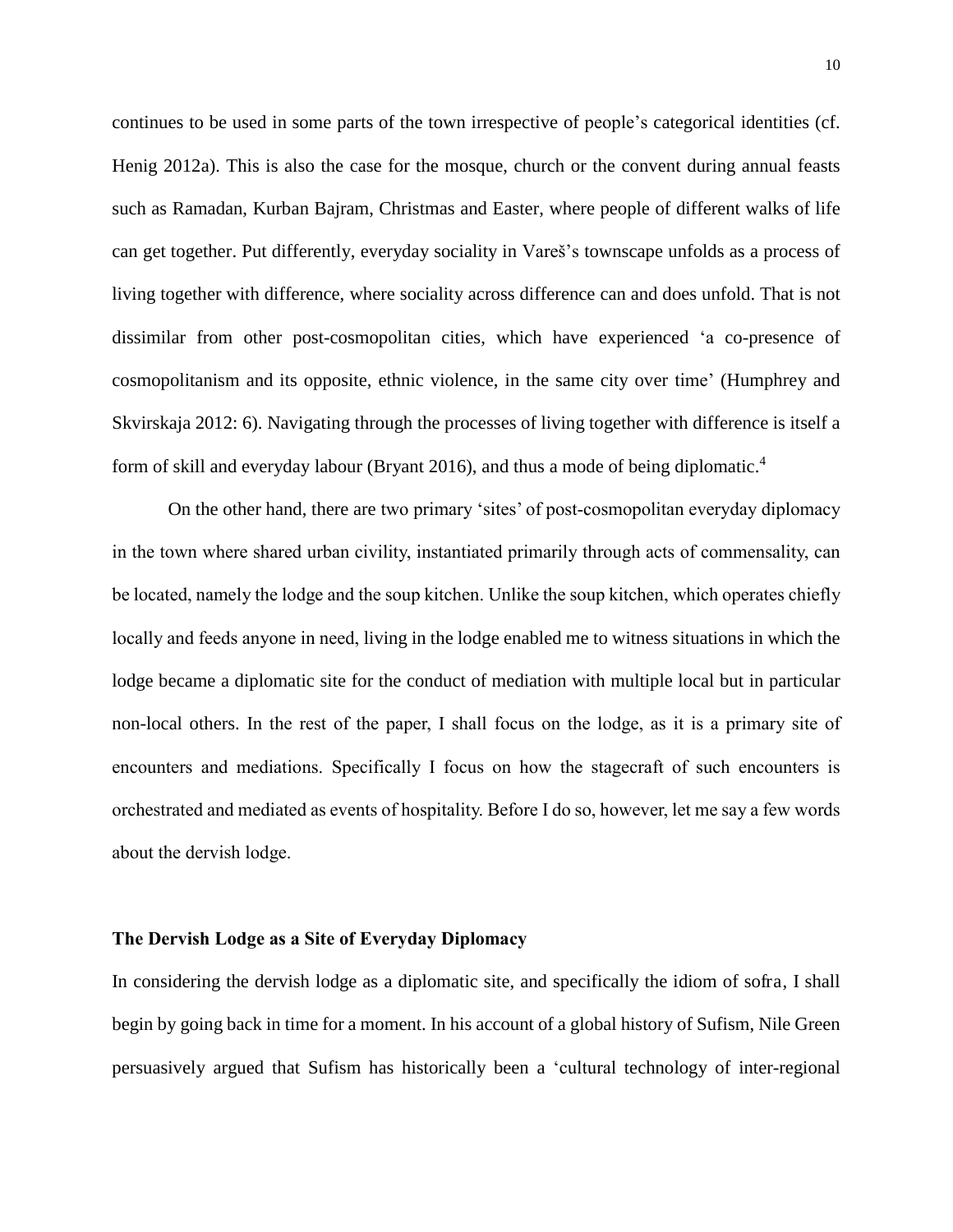connection and exchange' (2012: 12, 44). Throughout the history of Eurasian Empires interconnected by the trading routes, the peripatetic conduct of dervishes played a significant role in intertwining different imperial nodes and realms, along with traders, diplomats and soldiers (e.g., Clayer 2011; Green 2012; Alavi 2015). In the case of the Ottoman empire, of which current Bosnia-Herzegovina was part until 1878, dervishes played a significant mediating role as well (cf. Lifchez 1992). As messengers and proselytizers of Islam, or as companions of the frontier guards, the dervishes moved with ease within and around the Empire's frontiers, where they often settled and carried on preaching and teaching, thereby mediating the cosmopolitan experience of the larger Ottoman ecumene and local connectivity.

By mediating locally the cosmopolitan and transregional realm of the Empire, many peripatetic dervishes of the Ottoman era thus became an analogue of what Engseng Ho (2006) described as local cosmopolitans, in his context Hadrami merchants, another example of 'partial grouping' (see the Introduction and Marsden, this issue), originating in Yemen, and settling along the shores of the Indian Ocean, from Mogadishu to Malaysia and Indonesia. Local cosmopolitans, Engseng Ho suggests, are those persons and networks of persons 'who, while embedded in local relations, also maintain connections with distant places … [and] thus articulate a relation between geographical scales' (Ho 2006: 31).

The role of dervish lodges in the processes of mediation between different imperial, bureaucratic and linguistic realms became vital in nodal cities of the Ottoman Empire. In her work on Central Asian Naqshbandi Sufi networks in the fin-de-siècle Istanbul, Lâle Can (2012) described the role of these networks in forging and mediating transimperial relations between the Ottoman Empire and Central Asian polities of the Russian Empire. In particular, Can showed how the dervish lodges played an important role as nodal points for the Silk Road trading routes and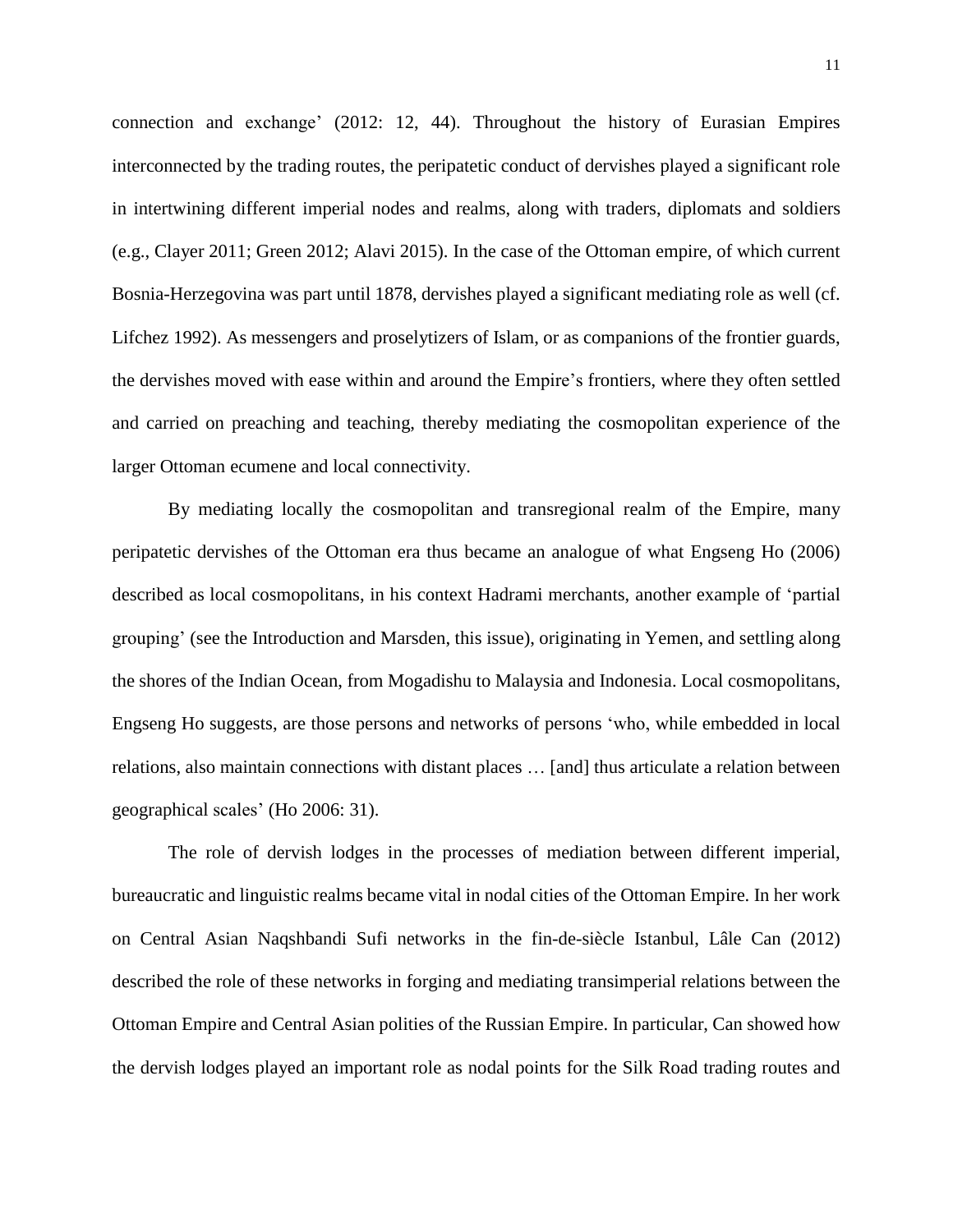pilgrims to Mecca, assisting the traders, pilgrims and elite and non-elite transimperial mobile subjects alike with navigating the Ottoman bureaucracy as much as with providing shelter and hospitality (Algar 1992). She concludes that these lodges were 'important centres of informal diplomacy' (Can 2012: 379). Can, along with other historians (e.g., Gelvin and Green 2013), has documented the importance of the Sufi/dervish lodges as points of connectivity, transimperial mediation and everyday diplomacy, demonstrating how these endured changes in transportation and communication technologies that were brought about by expanding railway networks and the greater accessibility of steamships for transimperial mobile subjects coming from Central Asia and the Balkans. This endurance of transregional connectivity can be traced into the present (Henig, forthcoming).

The dervish brotherhoods on the territories of former Yugoslavia experienced tight surveillance and official bans during communist rule in the second half of the twentieth century for being considered a threat to the ruling nomenklatura (Duijzings 2000: 106–131; Clayer 2011; Henig 2014).<sup>5</sup> Nowadays, however, dervish orders are thriving across post-communist Southeast Europe at large (Henig 2014). This short historical excursion is important because it illustrates that despite the geopolitical ruptures in the workings of dervish lodges on the territories of former socialist Yugoslavia, the idioms of connectivity and mediation between translocal, linguistic or ethno-religious realms form a context of reference in which the dervishes in Vareš situate themselves and their conduct as local cosmopolitans. This has become even more explicit since the sheikh became the vice-regent of a transregional network of the Rifa'i dervish order spanning across Albania, Bosnia-Herzegovina, Greece, Kosovo, Macedonia (FYROM) and Turkey (cf. Henig 2014, forthcoming).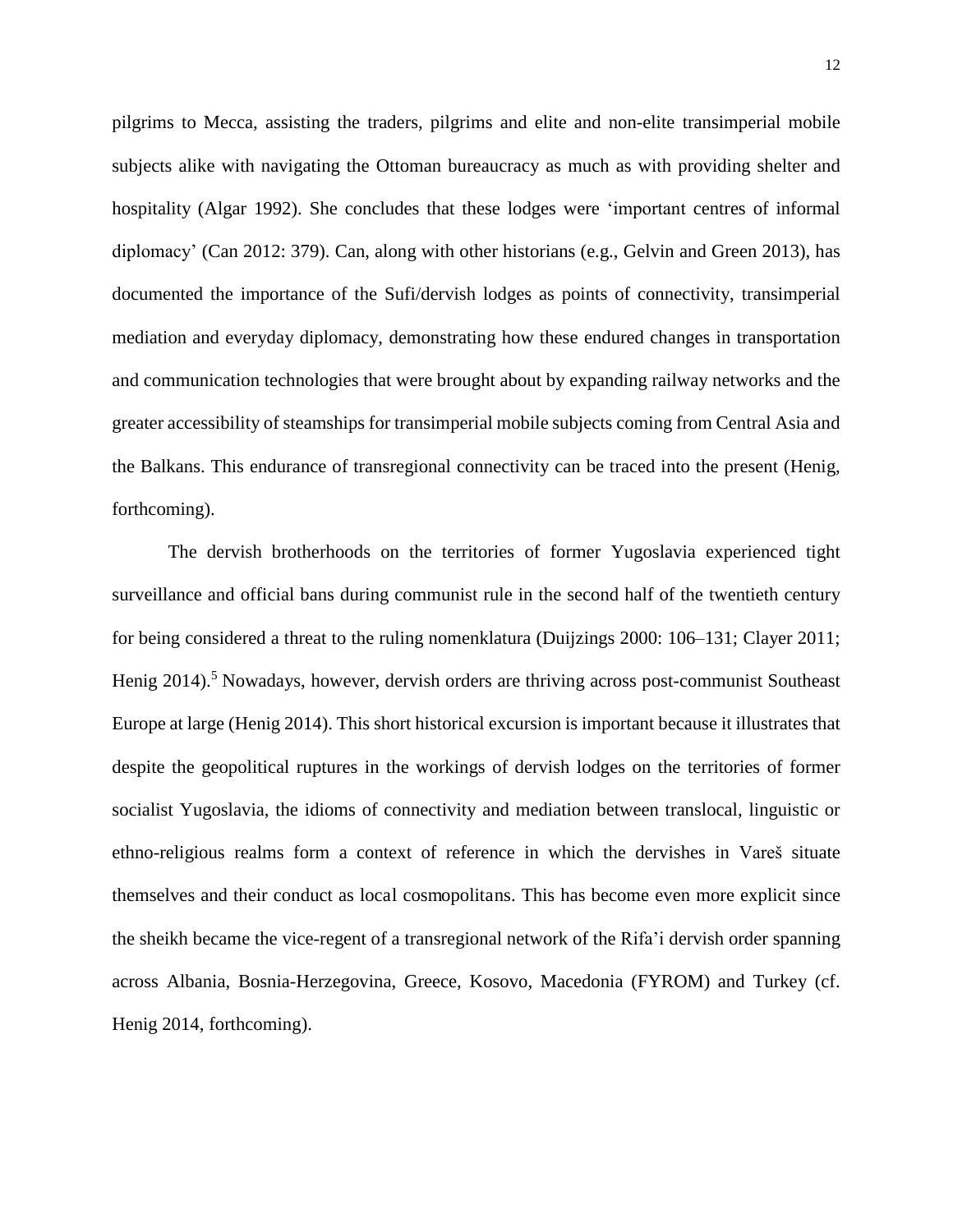Building on this historical context in what follows, I am specifically interested in developing two further points. First, how are dervishes' self-perceptions of being 'mediators' and the practice of 'mediation' through sofra hospitality shaped by the discursive tradition of a transregional dervish ecumene outlined here? Second, how far is the lodge seen by the local inhabitants as a site of diplomacy and mediation? The nexus where the two points meet, I suggest, is articulated in the idiom of sofra as a site and a mode of everyday diplomacy in post-cosmopolitan Vareš. What is the sofra then?

#### **Spreading the sofra**

'The sofra', the sheikh began his short sermon to the disciples assembled around a carefully arranged communal meal in the Vareš lodge, before breaking the fast in the holy month of Ramadan in 2012, 'is the heart of the tekija [the lodge]. Remember, sitting around the sofra is more important than what is on it'. These words resemble countless comments and conversations on the hermeneutics of the sofra that I recorded in the lodge over the years. Alongside the collective zikr prayers remembering God, the discourses on the sofra and the practice of eating together on a dining cloth spread over the floor are the key ritual events in the social life of a dervish lodge. These events are significant not only for strengthening the brotherhood's cohesion and bodily nourishment. The sofra is also important for spiritual nourishment and pedagogy oriented toward the formation of a certain kinds of moral self. The sofra is a site over which religious tales of moral and ethical guidance are told (also Algar 1992; Soileau 2012).

The tales shared during the sofra events are carefully crafted and charismatic performances carried out chiefly by the sheikh. For the dervish/Sufi disciples, the act of the oral transmission as a form of narrative pedagogy is recognized as the practice of sohbet. Brian Silverstein's translation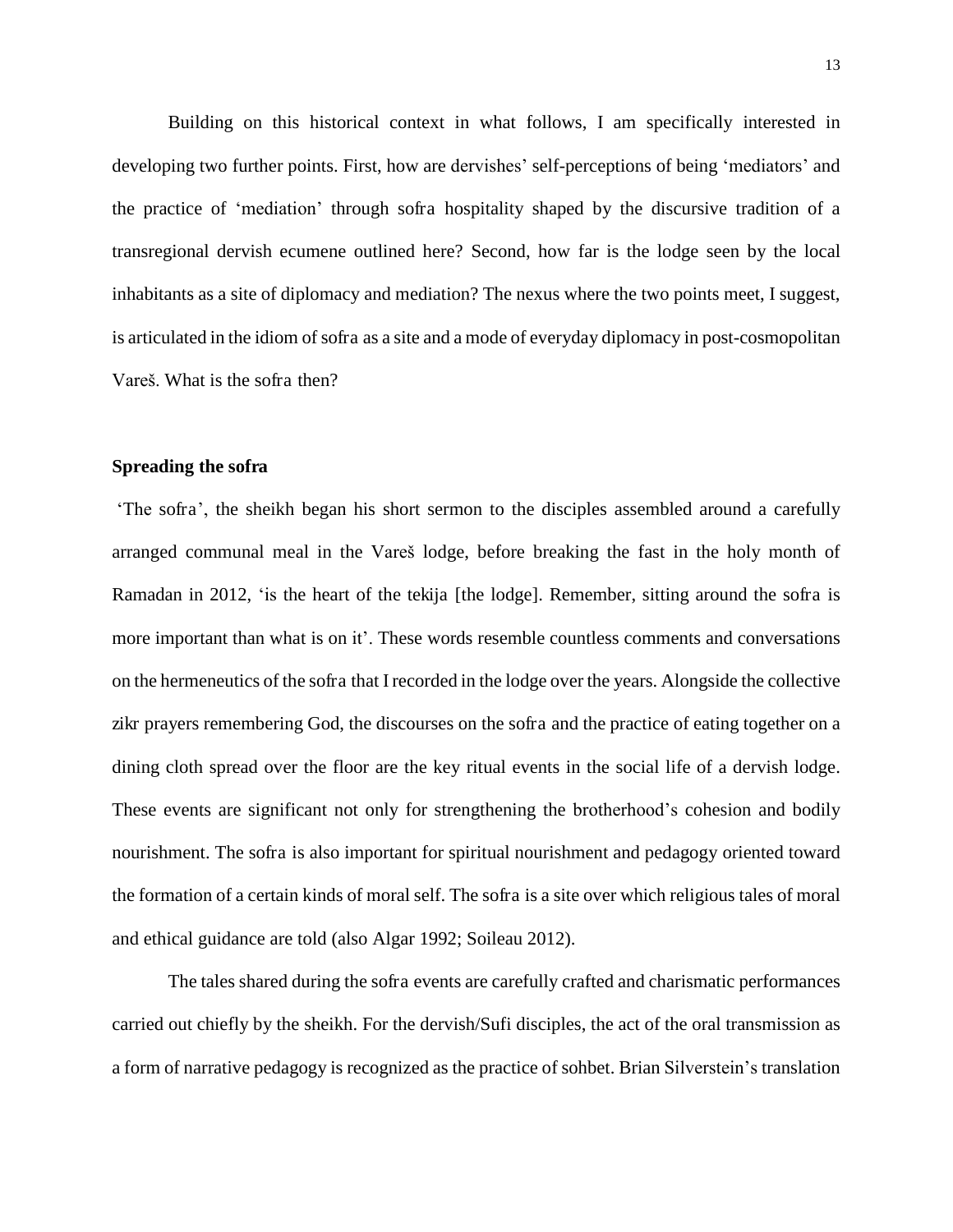of the term sohbet as 'companionship in conversation' is apt here (2008: 121). For the sheikh in Vareš, the tales narrated in conversations with his disciples and guests comprise jokes, poetry and quotations from Hadiths as much as from important Sufi figures, or refer to the historical tales of peripatetic dervishes, as discussed in the previous section. These tales are part of a more encompassing moral aesthetics and pedagogy of adab [manners] in the lodge (Henig 2014). *Adab* refers to practico-moral conduct and etiquette in the lodge, but also to a particular forms selfcultivation and moral aesthetic of action among the disciples (Metcalf 1984).

In his study of the polysemic meanings of the sofra as a form of ritual practice among the disciples of the Bektashi dervish order in Turkey, Mark Soileau (2012) suggested that the sofra is a form of generative rather than prescriptive ritual performance. It is generative in that each sofra gathering happens 'at a new historical moment, with a potentially new set of participants or participants with a new set of experiences that influence their receptiveness to whatever cultural significance is being presented to them' (2012: 4). *Sofra* as a ritual meal enables 'a situation in which the process of cultural sharing and partaking can take place' (2012: 29) to develop. On the other hand, the highly elaborated etiquette of *sofra* is inevitably prone to creating situations of breakdowns, disrupting the process of cultural sharing. In particular, guests who do not know or do not follow the basic principles of *adab* in the lodge are often a source of many tensions during the *sofra* events. During my fieldwork I witnessed situations during which visiting imams as well as local and regional politicians interrupted the sheikh during his *sofra* narrative performances. Some of the guests turned their backs towards the sheikh, or did not respect the seating pattern, which was considered as disrespectful by other participants in these events. On other occasions, the guests refused to eat any of the food that was being served. Each of these situations was dealt with ad hoc by the sheikh and the disciples. When the guests were interrupting the sheikh, for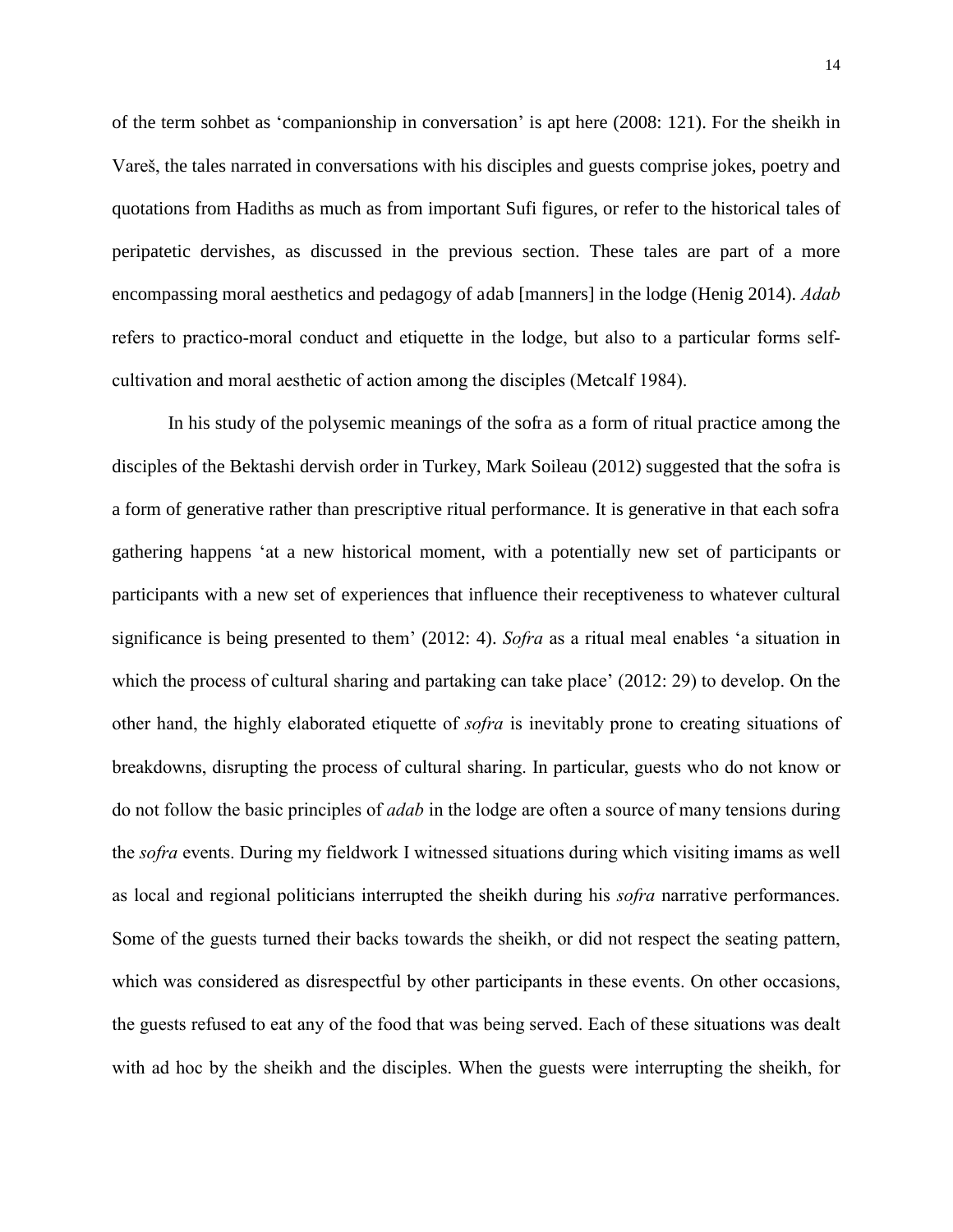example, he gestured towards his disciples to start singing aloud songs of reverence [*ilahija*]. When someone refused to eat the food from the *sofra*, the sheikh refused to eat as well and attempted to engage in a conversation with the guest. Such an improvisatory endeavour on the part of the sheikh and his disciples was often successful but not always. Sometimes, it resulted in the guest's departure in the middle of the *sofra* event, and the event continued as if nothing happened. Yet, as we shall see in the following section, it is this performative flexibility of the sofra etiquette and its capacity to accommodate ad hoc encounters that allows sofra to be deployed as an idiom of everyday diplomacy.

However, there is another important aspect of sofra in the dervish lodge. Organizing sofra is logistically demanding. In particular in ad hoc situations of encounters with strangers arriving unexpectedly at the lodge, it requires skill to stage sofra instantly and yet smoothly. In order to fully understand how encounters with strangers are mediated through sofra we therefore need to move beyond the idiom of sofra solely as a matter of 'spiritual nourishment', dervish ritual practice, or moral conduct, and conceive of sofra also as a skill of stagecraft.<sup>6</sup>

The internal social life in dervish lodges unfolds as a complex division of labour, and each dervish disciple has his specific duty. This is also part of the adab conduct of the lodge, meaning that the sheikh does not need to instruct his disciples what to do in every circumstance, and in particular when the guests are around. On the contrary, it is a sign of good adab when the sheikh can entertain his guests rather than supervising his disciples.

It has been widely documented in various dervish lodges, of different paths of teaching and conduct, that there have been specific posts associated with the preparation of food and drink (Algar 1992; Soileau 2012). In case of the Bektashi lodges, as Soileau writes, of twelve key posts in the lodge, five were related to food and drink preparation, and the role of the cook was, after the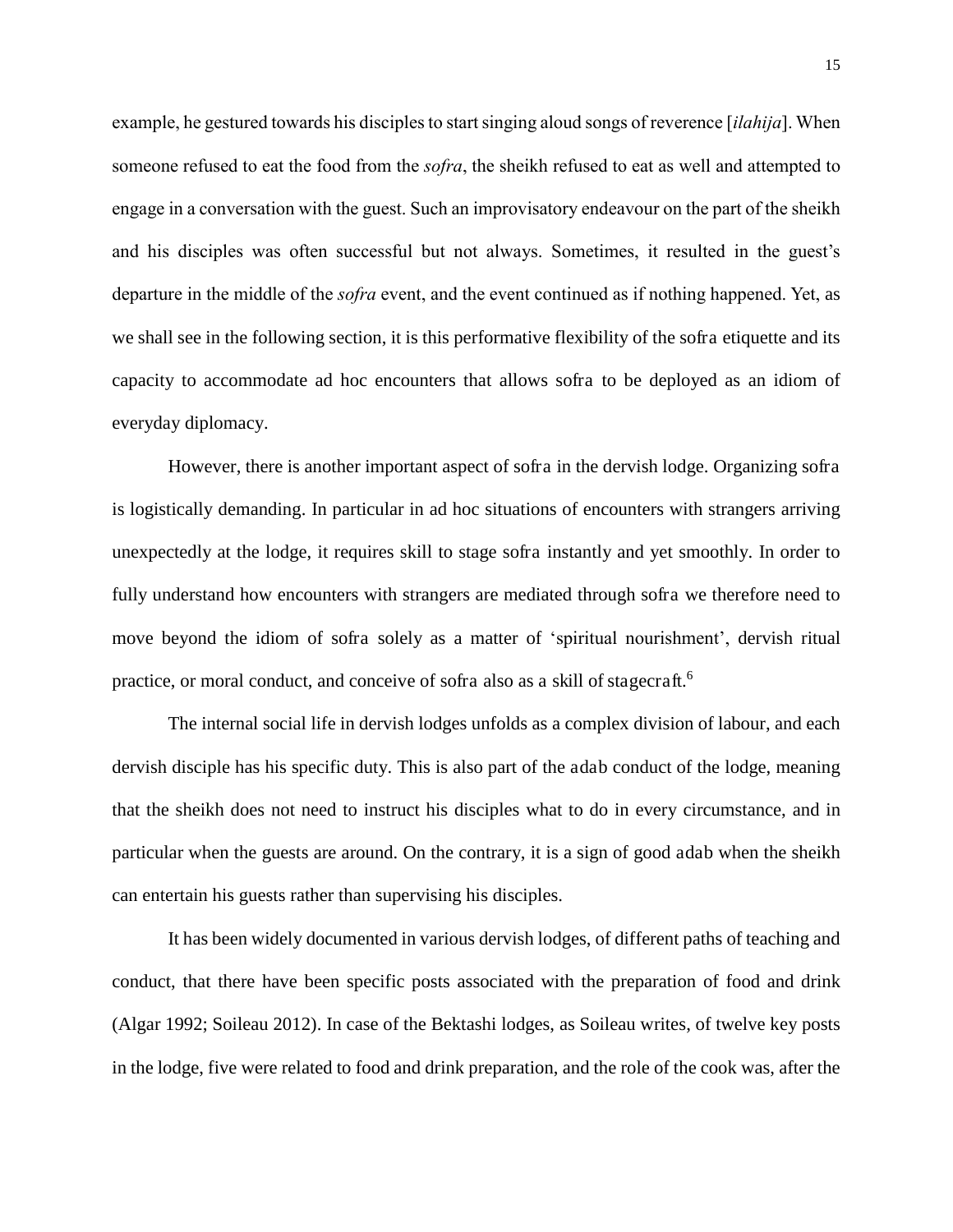sheikh (Bektashi's baba), the most important position (2012: 12). Writing about the Mevlevi lodges, Ayla Algar relates that the kitchen 'was a place of training and initiation, and many of the hierarchic ranks ... were connected to various functions exercised in the kitchen' (1992: 297). In the Vareš lodge, the post of *kahvedžija* [the coffee maker] is equally important, as the disciple who holds the post needs to be available any time to come and serve the guests in the lodge. This availability and plentifulness of food and refreshment for any guests magnifies the performative effects of the sheikh's generosity and extends his charisma (also van der Veer 1992; Werbner 2003).

Spreading the sofra for the guests in the lodge, however, is not only a logistical task in terms of coordinating the disciples to perform specific chores. Sofra as a skill of stagecraft in a diplomatic encounter also requires the infrastructural capacity of the lodge to orchestrate such encounters in the first place.<sup>7</sup> There are two kitchens in the lodge, fully equipped with cauldrons, pots and stainless steel plates and cutlery to serve up to two hundred people. In addition, there is about the same number of glasses to serve Turkish tea, and cups to serve coffee. And finally, in one corner of the downstairs kitchen there is a pile of dining cloths [sofra] of different widths and lengths from which the dervish hosts can chose. Furthermore, the lodge is situated in the vicinity of the local bakery, which runs night and day, and where fresh bread or pita [savoury pie filled with cheese or meat] can be purchased any time. Despite living in Vareš, many disciples, like other Vareš inhabitants, maintain connections with the villages where they came from, and these networks are also mobilized regularly when there is a need for a ram sacrifice or a lamb roast to be served in the lodge. This is not uncommon in the dervish lodges. When I interviewed a sheikh of a dervish lodge in Sarajevo about the logistical challenges in his lodge, I learned that the lodge needs about 120 rams/lambs a month for various events and guests. The sheikh therefore purchased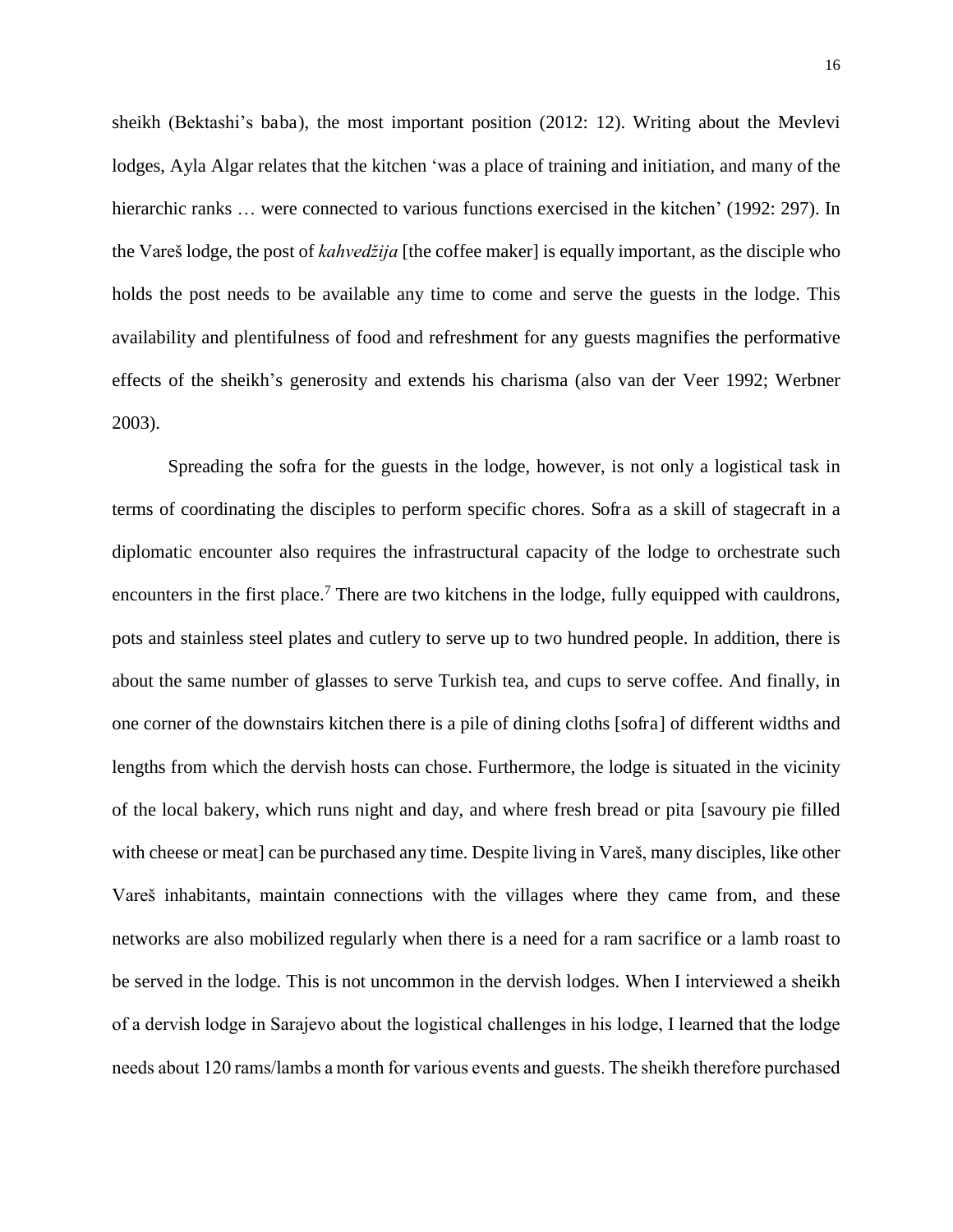a flock of sheep, and one of the disciples who lives in the countryside is paid to keep the supply of meat for the lodge. In the Vareš lodge, the demands are considerably smaller; nonetheless, they still require arrangements to mobilize the supply immediately whenever needed.

Scholars of diplomacy have emphasized that the choice of food, drinks, seating patterns and table manners are essential in staging diplomatic events (Constantinou 1996; Neumann 2013). Moreover, there is also a growing recognition of the 'more-than-human' character of diplomatic practice and the role of material objects and infrastructural conditions in shaping diplomatic processes and the workings of foreign offices and embassies (Dittmer 2015). These debates are thus helpful in reconsidering sofra as a site of everyday diplomacy, and what skills of stagecraft and infrastructural capacities it entails.

#### **Staging an Encounter: 'Have You been to the Tekija Yet?'**

Hospitality, and hospitality is a very general name for all our relations to the Other, has to be re-invented at every second, it is something without a pre-given rule. That is what we have to invent – a new language for instance. When two people who don't speak the same language meet, what should they do? They have to translate, but translation is an invention, to invent a new way of translating in which translation doesn't simply go one way but both ways, and how can we do that? That's the aporia, and this is political, the new form – but it had always been a form – of politics, but today it has, because of the development of communication, of crossing borders, of telecommunications, it has new forms of urgency. (Derrida 1997)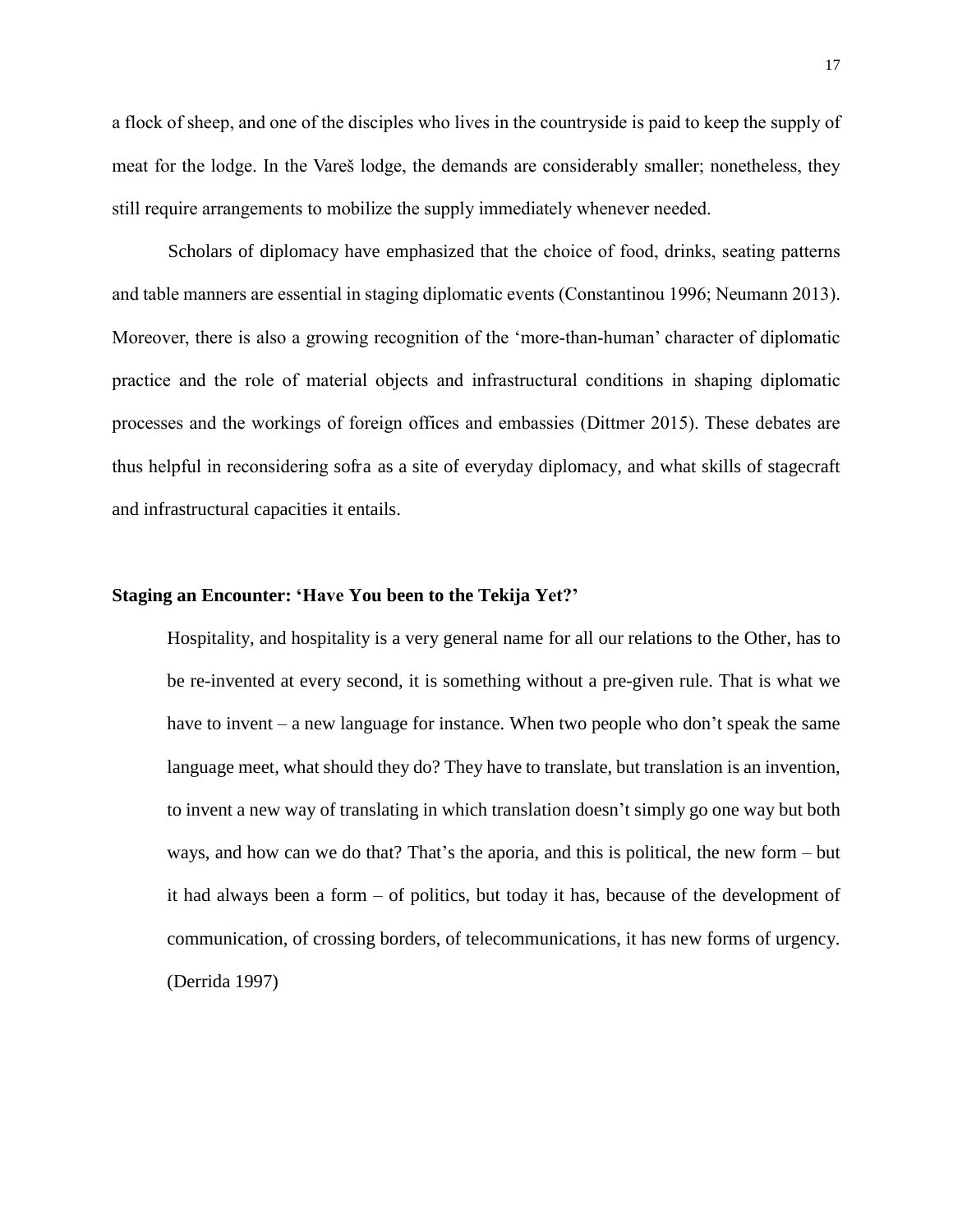Soon after I commenced my fieldwork in 2008, focusing on vernacular Islam in the villages of the Zvijezda highlands, I started receiving questions, in effect recommendations, as to whether I have already been to 'the lodge' [tekija] and talked to Hajji Azmir (this is how the sheikh is known to the villagers). Although I was living in the villages and conducting my fieldwork there, my village friends still thought that the lodge and its sheikh were the right place for me to go to get answers to many questions I had been asking them, as the sheikh was 'in the know'. It was too good an opportunity to miss, and I arranged my trip to the lodge via a distant relative of the sheikh who was living in the same neighbourhood where I was based during my fieldwork. I still remember the first visit very vividly. My first encounter was not dissimilar from the village boy who came to seek miracles several years later. The choreography of the encounter was almost identical, including a warm welcome, seating pattern and well-directed questions about the villages of my fieldwork, concrete individuals, as well as about the Czech Republic (my country of origin). Everything was orchestrated in a relaxed atmosphere and hospitable manner over the sofra, including hot and cold drinks as well as a snack. I was very nervous, but the overall hospitable arrangement of the encounter, and sharing food, drinks and stories, made me quickly relaxed and enabled the 'exchange' to happen.

Such hospitality events spatially orchestrated around the sofra form a language of everyday diplomacy echoing Shryock's point about hospitality as 'a first link between Others, a medium of greeting and exchange' where 'stagecraft is essential to the management of this situation' (2012: 22, 24). This also echoes the observations about the generosity and hospitality of the dervish/Sufi lodges with various others and strangers (Algar 1992; van der Veer 1992; Werbner 2003). Algar (1992: 301–302) writes specifically about dervish lodges and sofra manners [*ダdダb* as-sufra], and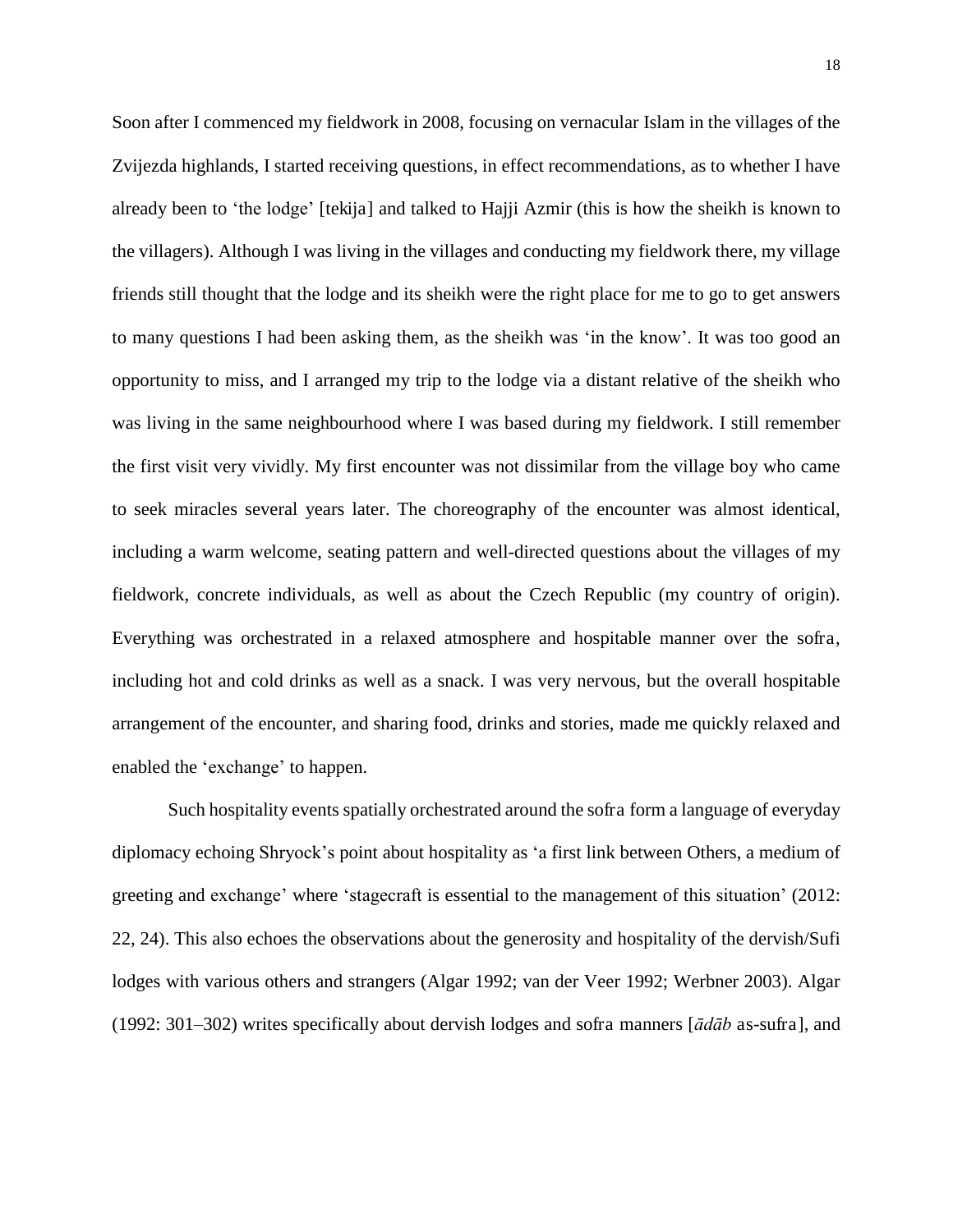describes how food was 'served as a means of communication with the general population', not only for the local poor but also for wayfarers and other strangers passing through the lodge.<sup>8</sup>

These historical discourses on and practices of sofra are echoed in the Vareš lodge. Sofra etiquette, however, often extends to encounters with others, strangers and foreign guests who are neither dervishes, nor even of Muslim background. Following Shryock's (2009) observation about hospitality being a site of the political/diplomatic, sofra etiquette allows the dervishes to refashion such encounters into the logic of host and guest. In such events, the stagecraft of sofra is almost identical but the performance of the sheikh is pursued in such a way that the stories and instructive tales fit the 'state' [*hダl*] of the guests, make them laugh, be more relaxed and thus feel more welcome. Hence, to return to the introductory vignette, the sheikh very quickly but politely shifted the conversation with the boy from miracles into a shared language of the boy's village and his kin that made him more relaxed in the hospitable atmosphere of the lodge. Moreover, this quick yet smooth shift in conversation and its tone demonstrated the sheikh's unique capacity to mediate between various realms and encounters. Yet this does not automatically lead to erasure of differences and potentially conflictual interests and enmity. The stagecraft of sofra, I therefore suggest, is a mode of everyday diplomacy that rescales the encounters with others into an event of hospitality during which food is shared, (temporary) amity is exchanged, and a degree of cultural intimacy established (Herzfeld 2005).

Through such sofra encounters, which are themselves generative rather than prescriptive modes of conduct that have to be 're-invented at every second', to echo the quotation above from Derrida's Politics and Friendship, we can observe the elasticity of the adab idiom, that is, the practico-moral conduct and etiquette in the lodge. As I discussed in the previous section, in the everyday life of the lodge the adab unfolds as a complex division of labour between the disciples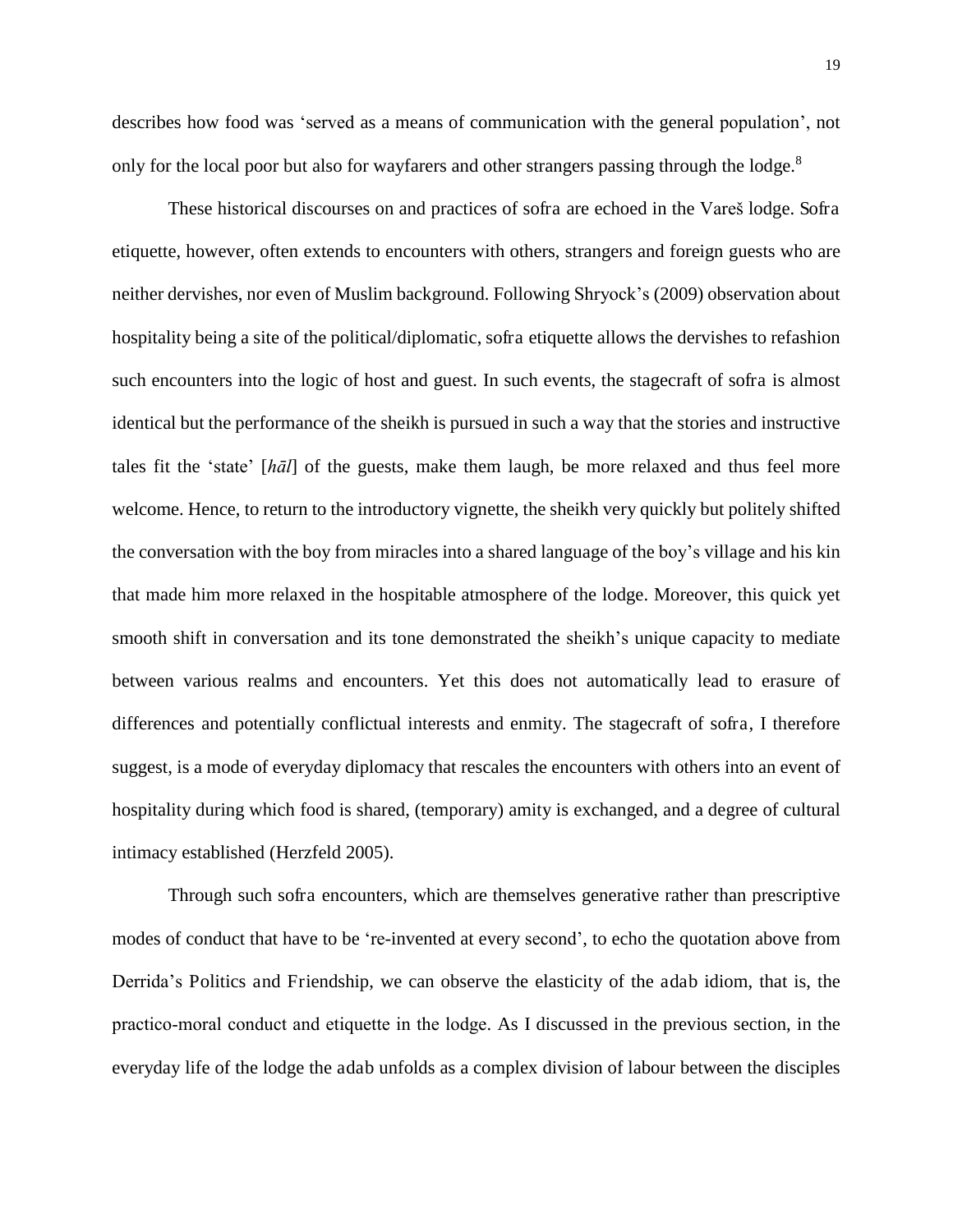who are in charge of specific tasks to keep the lodge functioning, including the stagecraft of sofra events. However, we can also consider the idiom of adab as a mode of being diplomatic.

During my fieldwork, I have observed how the sheikh has carefully allocated other adab duties based on the individual competence and skills of the disciples. The sheikh helped the disciples to nourish and cultivate these skills further. This includes playing specific musical instruments (drum, ney flute), as these are important for accompanying the collective zikr ritual remembrance of God, but also to entertain the guests. Another disciple with good academic skills and passion for history was encouraged and financially supported to continue with his university studies. Other disciples have been encouraged to study and translate texts of dervish teaching and lyrics of ilahija [songs of reverence] from various languages including English, Turkish, Persian, Albanian and Arabic, whereas still more became skilled calligraphers (cf. Henig forthcoming). By helping to cultivate these skills of the disciples in the lodge, the sheikh has effectively created a repertoire of diplomatic skills that enable him to mediate encounters with various others, as the disciples can be drawn into the conversation with the guests, depending on their expertise, or can translate from the languages that neither the sheikh nor anyone in the town speaks apart from the dervishes in the lodge. Again, this is not an entirely unique feature of the idiom of adab as a mode of being diplomatic in the lodge in post-cosmopolitan Vareš. Pnina Werbner writes about Hajji Ibrahim, a devoted disciple of the Sufi sheikh Zindapir in a lodge in Pakistan, who entertained guests from Japan by speaking Japanese and serving tea 'Japanese style'. As Werbner suggests, 'each guest to the darbar [lodge] is honoured according to his custom – an English visitor is provided with a bed, the Japanese with the appropriate kind of tea' (2003: 94), echoing my point that hospitality in a dervish lodge can become also a mode of diplomatic conduct.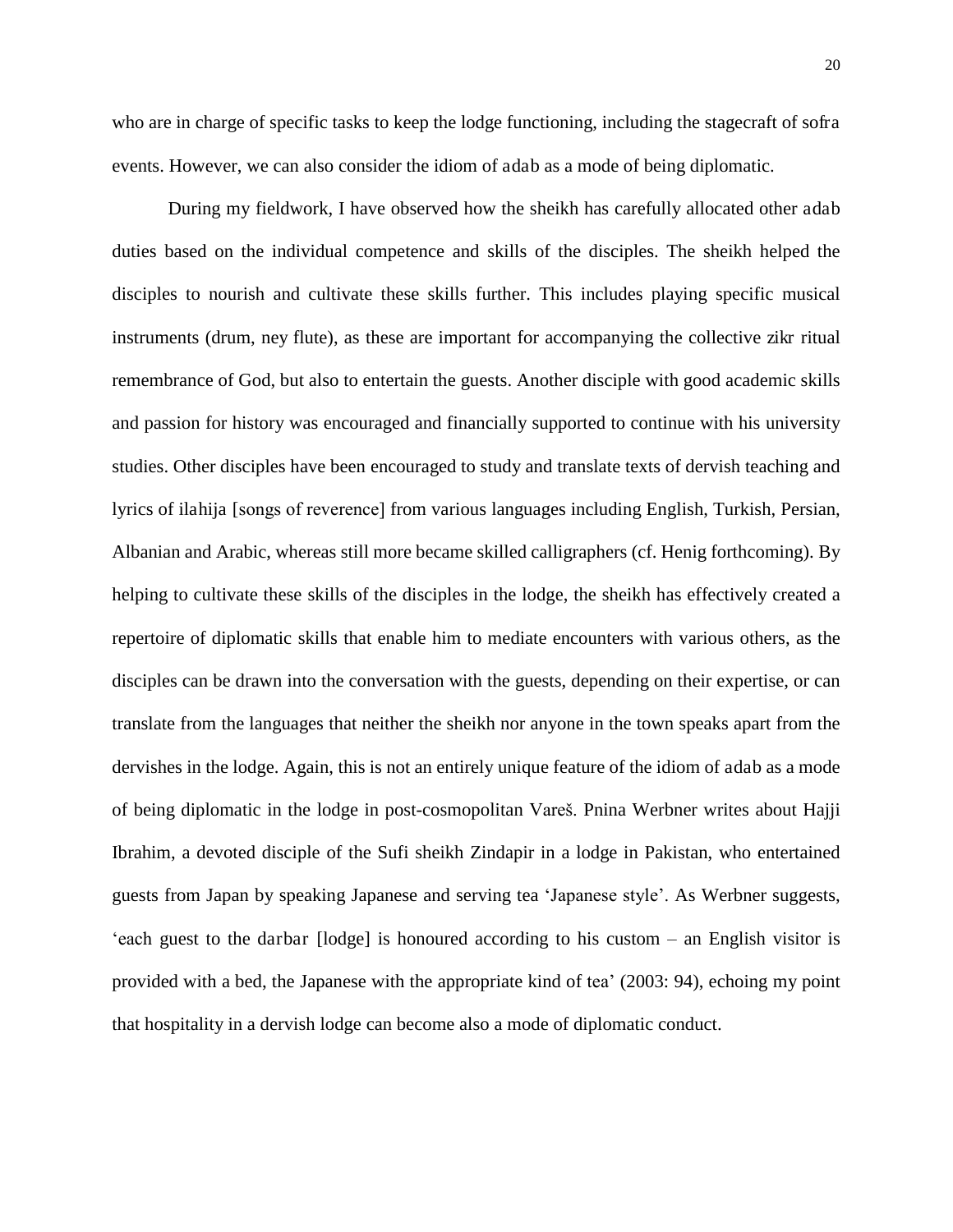Over the years of my fieldwork, I realized that the question 'Have you been to the lodge [tekija] yet?' is one of the first questions many strangers, newcomers, and in particular foreigners usually receive from the local residents of different walks of life upon arrival in the town. This raises a question about the position of the lodge in post-cosmopolitan Vareš, where maintaining, negotiating and crossing multiple boundaries between various others, in particular the 'ethnoreligious' ones, are part and parcel of everyday life. Yet it also opens the possibility of the lodge being as a site of surveillance, irony and irreverence (Marsden 2016) that might be beyond control of the local residents.

In the everyday labour of living together with difference in the post-cosmopolitan townscape of Vareš, the lodge is a site where the boundaries of inclusion/exclusion get more blurred, in particular when compared with the local mosques and churches – although the degree of crossing is less frequent than in the case of the local soup kitchen. In particular the lodge cooperates with the nuns from the convent that is located in its vicinity.<sup>9</sup> The position of the lodge as a mediator between the local inhabitants and the non-local 'other' became more visible and prevalent when various strangers arrived in the town. Usually they were directed to the lodge. There, upon their arrival, they were seated in the very same corner of the sofa, with the sheikh and his disciples around the sofra, drinking either Turkish tea or Bosnian coffee depending on their preferences and 'according to his custom' (Werbner 2003: 94), enjoying the sheikh's hospitality.

In the chronicle of the lodge as well as in my field notes, the list of guests who end up seated around the sofra is diverse. It includes foreign students, scholars and researchers (including myself, but also a Norwegian anthropologist, a Czech human geographer, Croatian archeologists and botanists, and a Turkish linguist); Kosovo Roma refugees; and a group of Tablighi Jamaat and Salafi proselytizers. The lodge also hosted many Bosnian muftis, Islamic scholars, and the largest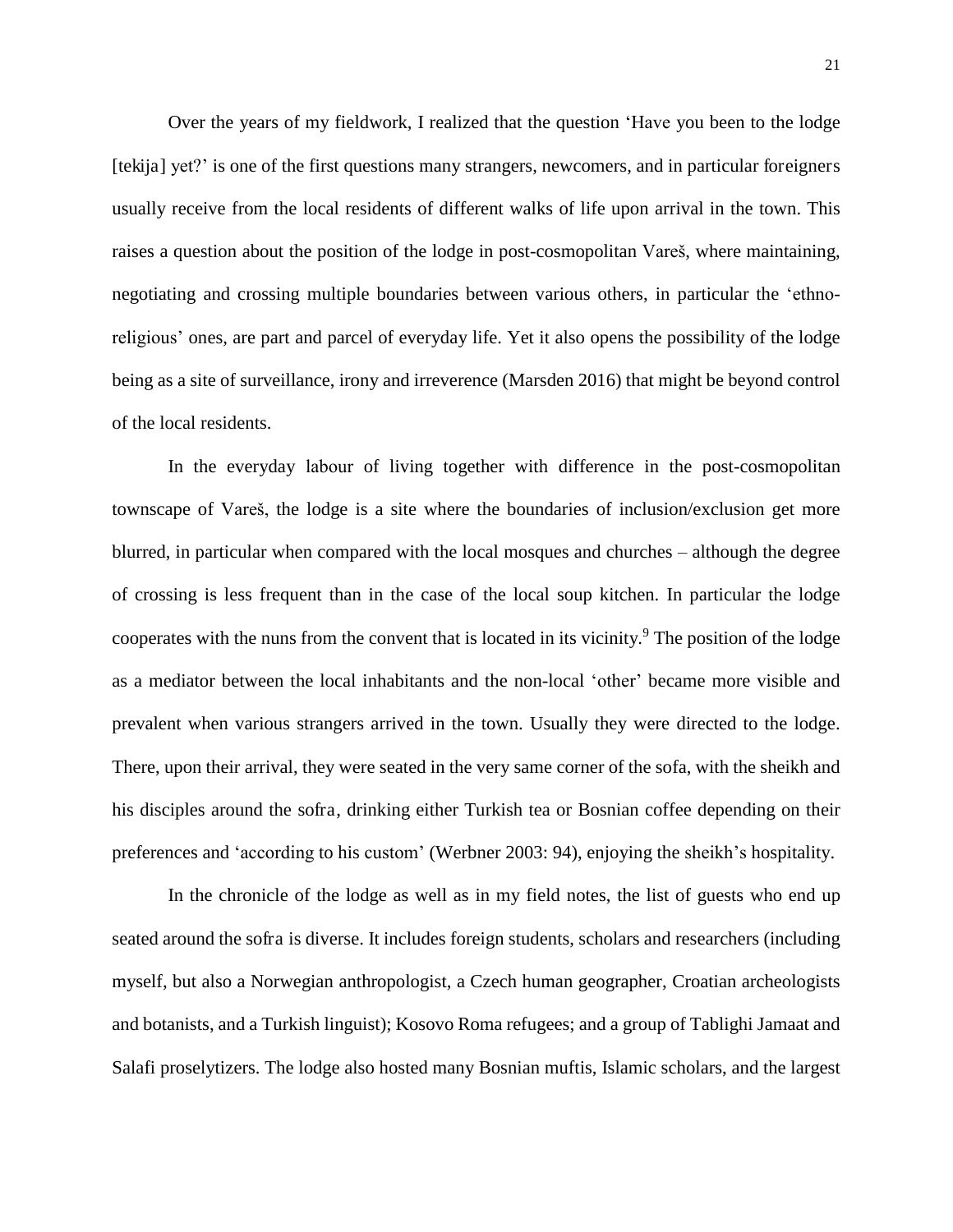delegation of Rifa'i sheikhs on Bosnian territory in many decades coming from Greece, Kosovo and Turkey, to name just a few.

On another occasion, I encountered a group of Turkish businessmen who were brought by the local mayor to the lodge to discuss their interests and plans in the region.<sup>10</sup> Sitting comfortably around the sofra, surrounded by dervishes speaking with them either in Turkish or English, made the Turkish guests to the town feel more comfortable than sitting in the sterile office of the mayor with an interpreter. Moreover, going back to Shryock's argument about stagecraft in events of hospitality and Werbner's argument about being hosted 'according to one's custom', the guests were offered Turkish tea rather than the coffee traditionally offered in Bosnia, a gesture that they appreciated and commented on several times during the meeting. Furthermore, the discussion about the economic potential of the Vareš region was followed by watching videos and looking at photographic collections of the local turbeta [mausoleums from the Ottoman era], and listening to the sheikh about other memorable sites associated with the Sultan Mehmet II, who conquered the Bosnian territories in the fifteenth century, satisfying the guests' great interest in these sites, and thus making Vareš more attractive to Turkish investors.<sup>11</sup>

Finally, the lodge also hosted a Carmelite friar from Croatia, who is also an ethnologist and who arrived in the region in search of traditional dress. The local sheikh is also a local patriot and the lodge displays a large collection of these textiles and objects. During this encounter, the friar sat together with the sheikh on the very same sofa and they kept shaking hands in a friendly way during the conversation. Moreover, the stagecraft of sofra was orchestrated in such a way that the friar was sitting on the sofa next to the sheikh, rather than on the floor around the table cloth, and the feast was served on trays. In turn, this encounter led to an invitation to Croatia where the dervishes from Vareš were hosted in the Carmelite monastery in Tomislavgrad, thus reciprocating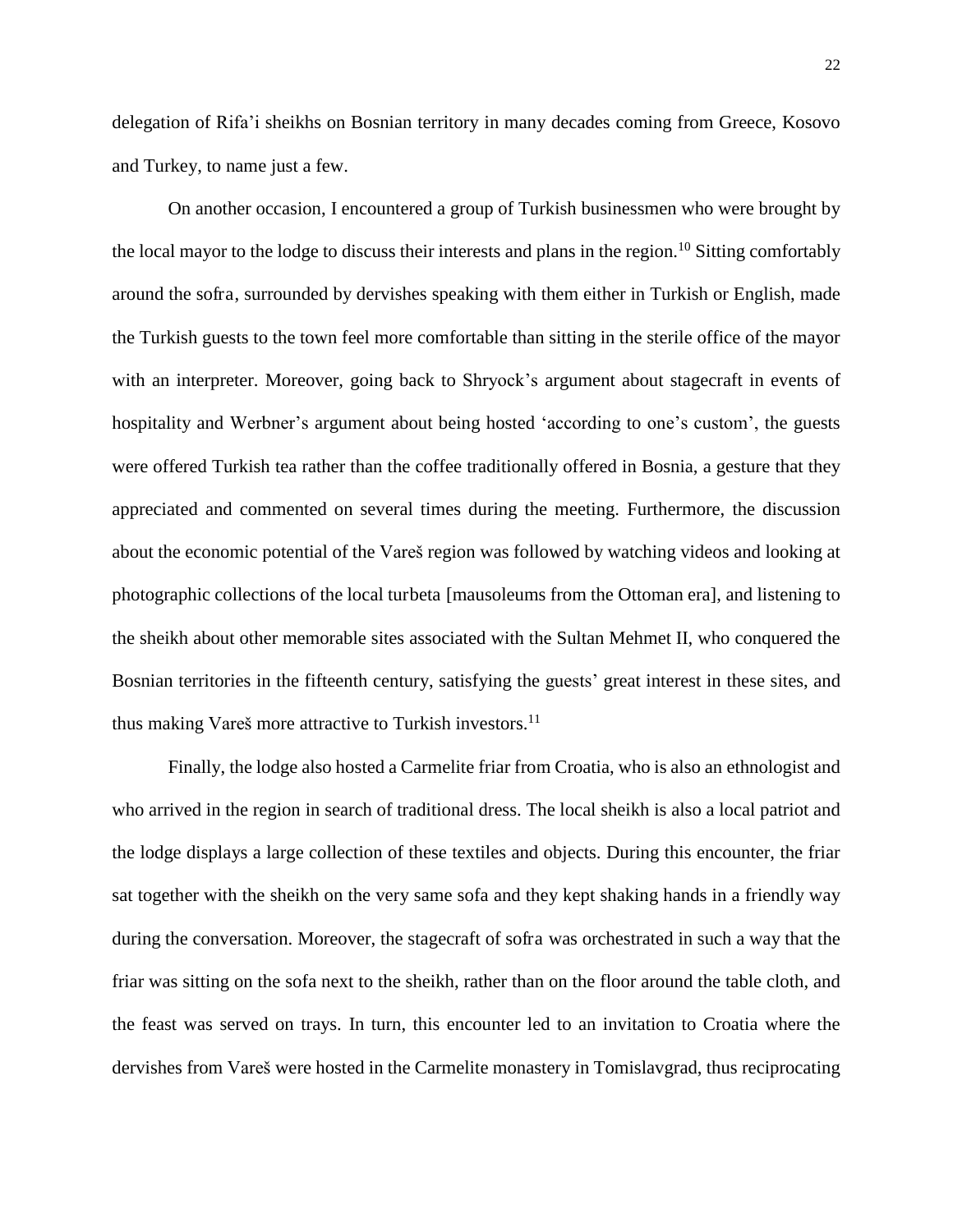the hospitality encountered in Vareš. The sheikh and his disciples became a sort of cultural ambassador, representing dervish teaching but also speaking on behalf of the Vareš region and its rich tradition, as illustrated by the collections of textiles and dresses that the sheikh brought for a temporary exhibition to Croatia, and also by participating in ecumenical music performances with the Carmelites from Zagreb described by the local media as 'blossoms of tolerance' [*cvijeće* tolerancije $l^{12}$ 

All these encounters listed in the chronicle of the lodge became events of hospitality carefully orchestrated around the sofra. Although it would go beyond the scope of this paper to unpack any of these encounters in full detail, the diversity of these encounters between the dervishes and the strangers coming to the town who are directed to the lodge illustrates the unique position that the dervish lodge occupies in the post-cosmopolitan townscape of Vareš. Over the years since its opening in 1998, the lodge has thus become a site mediating these encounters between the local (i.e., speaking on behalf of the town) and the foreign.

#### **Conclusion**

Situated in the post-cosmopolitan townscape of Vareš in post-war Bosnia-Herzegovina, where mediations between various others are part and parcel of the everyday labour of living together with difference, this paper has sought to contribute to the debates on the nature of everyday diplomacy in the modern world. In so doing, I suggested that we move our analytical perspective beyond the realms of formal state-centric relations to explore how diplomacy unfolds in other forms of the political, and in various domains of life. By reorienting the focus on the diplomatic sites where multiple forms of mediation between different assemblages and groupings emerge in the flow of social life, I have attempted to ethnographically unpack the local dervish lodge as a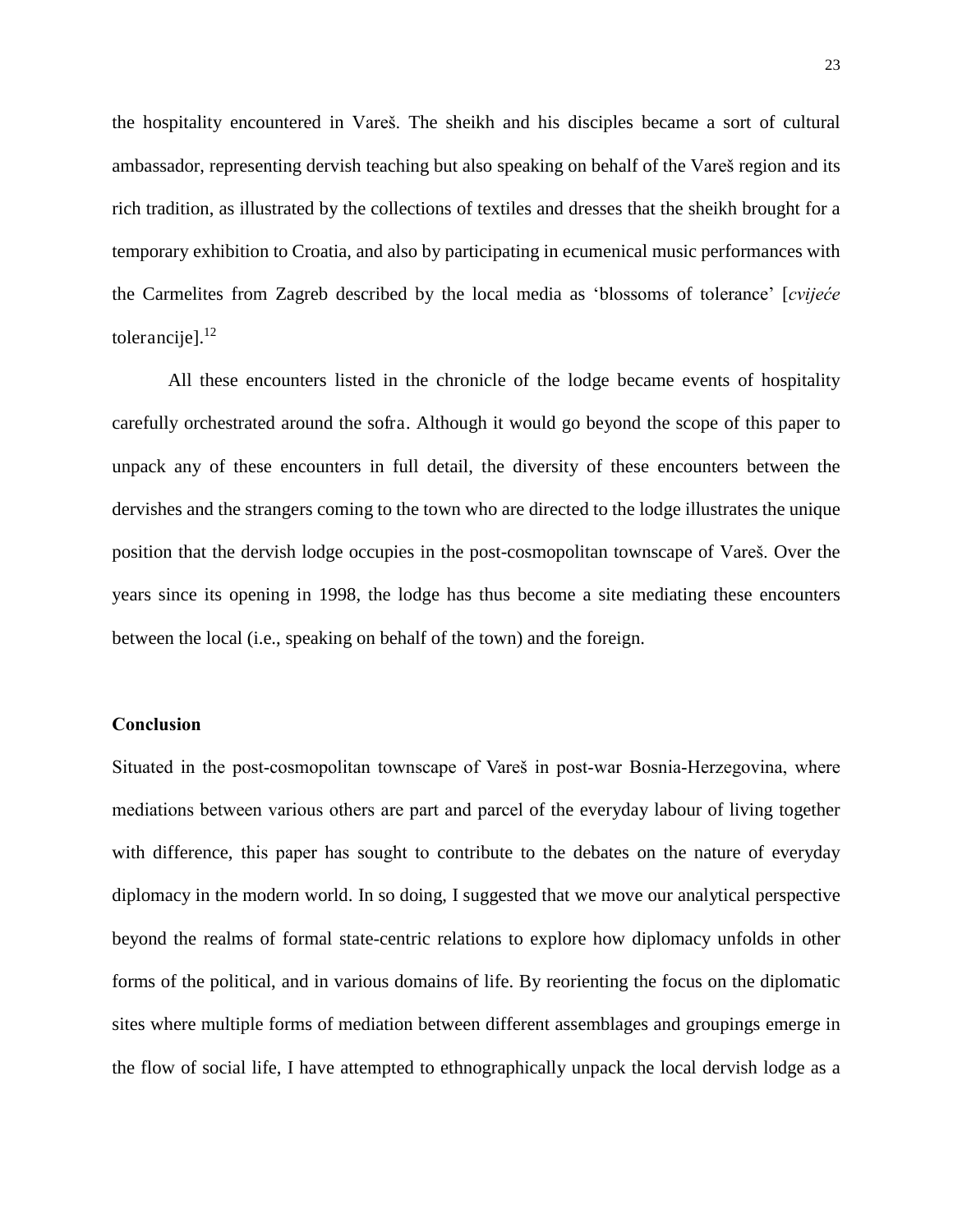site of everyday diplomacy. My aim was to show that such mediations, orchestrated as hospitality events, can be conceived of as a form of sofra-diplomacy. In order to fully elucidate the dynamic of hospitality events in the post-cosmopolitan context, we need to study not only the deployment of specific modes of being diplomatic but also the spatial-material configurations that allow such events to take place.

Focusing on various instances of deploying sofra as an idiom of hospitality, this paper showed how stagecraft is important for the management of such encounters, in order to re-scale them into the logic of hospitality between hosts and guests. In their genealogy of an anthropology of hospitality, Candea and Da Col observed that many accounts of hospitality neglect the 'happenstance' of hospitality, and suggested that more ethnographic attention needs to be paid to 'the scale, the contingency, and the specificity of each hospitality event' (2012: S8). Hospitality is a form of diplomatic practice (Marsden 2016). By amplifying the 'happenstance' argument as a heuristic to the debates on everyday diplomacy and the dynamics of diplomatic sites more broadly, is a helpful way of thinking about the actually existing forms of everyday diplomacy, such as the case of sofra-diplomacy.

As I have discussed in this paper, the encounters orchestrated around the sofra enable the dervishes to bring local politicians and Turkish businessmen together, or to foster friendship between the sheikh and the Carmelitan friar, and thus illustrate the moments in which social places turn into diplomatic sites. Put differently, an everyday diplomacy mediated through hospitality encounters unfolds here as a nexus of the how (i.e., a mode of being diplomatic) that is always intertwined with the where and the when, be these instantiated in the idiom of sofra, ecumenical music performance, (not) performing miracles, or otherwise.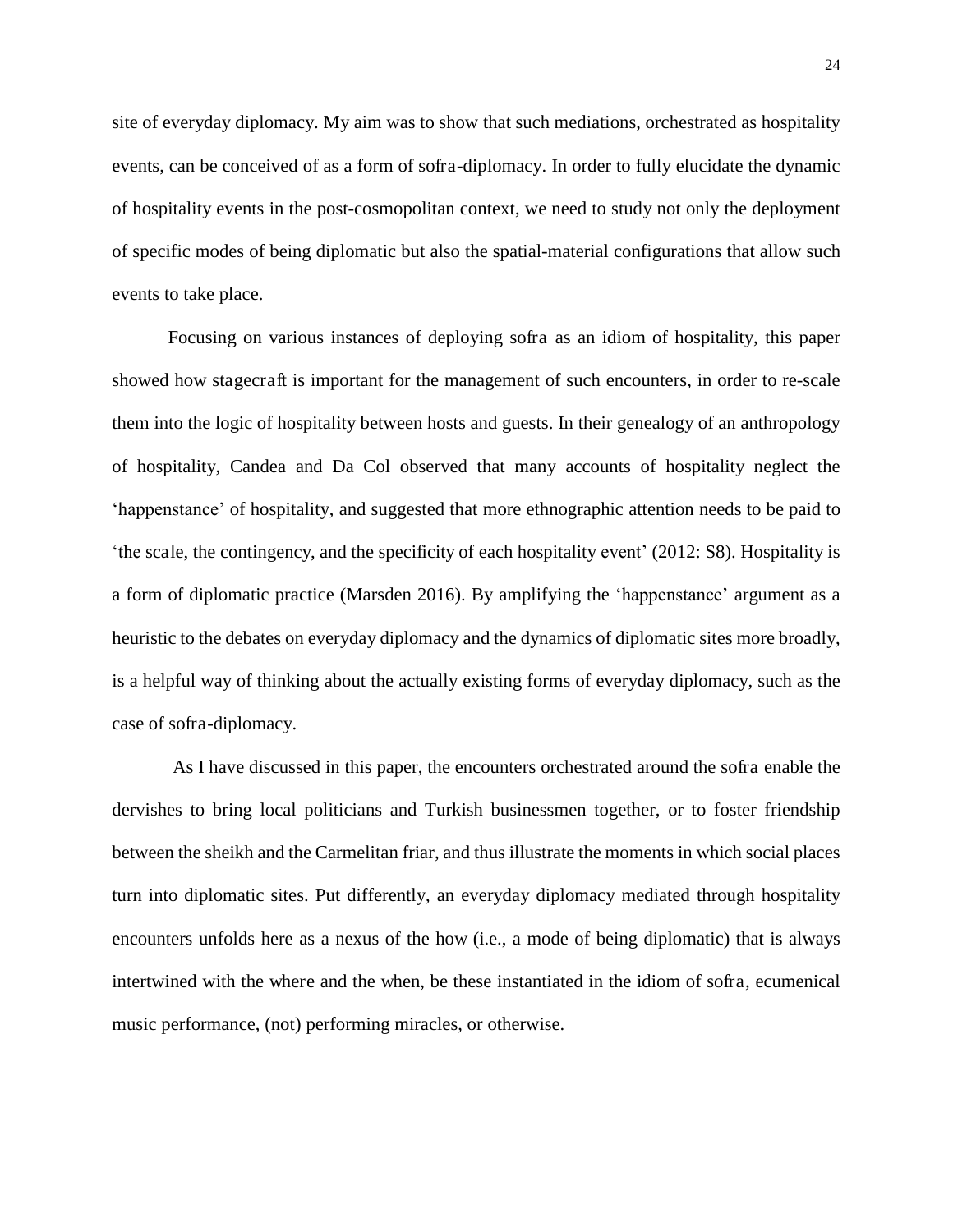#### **Acknowledgements**

I would like to thank first and foremost my dervish friends. I am grateful to Rebecca Bryant, Diana Ibañez-Tirado, Magnus Marsden and Andrew Shryock, with whom I discussed various parts of my article at different stages. Two anonymous reviewers provided very helpful feedback and suggestions. My colleagues from the School of Anthropology and Conservation, University of Kent gave me helpful comments. All shortcomings, of course, are mine. This research was partially funded by the Faculty Research Fund (University of Kent), and the Wenner-Gren Foundation (Wadsworth International Fellowship).

#### **References**

- Algar, A. 1992. Food in the Life of the Tekke. In The Dervish Lodge: Architecture, Art, and Sufism in Ottoman Turkey (ed.) R. Lifchez, 296–303. Berkeley: University of California Press.
- Alavi, S. 2015. Muslim Cosmopolitanism in the Age of Empire. Cambridge, MA: Harvard University Press.
- Bloch, M. 2005. Essays on Cultural Transmission. London: Berg.
- Bryant, R. (ed.) 2016. Post-Ottoman Coexistence. Oxford: Berghahn.
- Can, L. 2012. Connecting People: A Central Asian Sufi Network in Turn-of-the-century Istanbul. Modern Asian Studies 46(2): 373-401.
- Candea, M., & G. Da Col. 2012. The Return to Hospitality. Journal of the Royal Anthropological Institute 18(S1): S1–S19.
- Clarke, M. 2014. Cough Sweets and Angels: The Ordinary Ethics of the Extraordinary in Sufi Practice in Lebanon. Journal of the Royal Anthropological Institute 20(3): 407–425.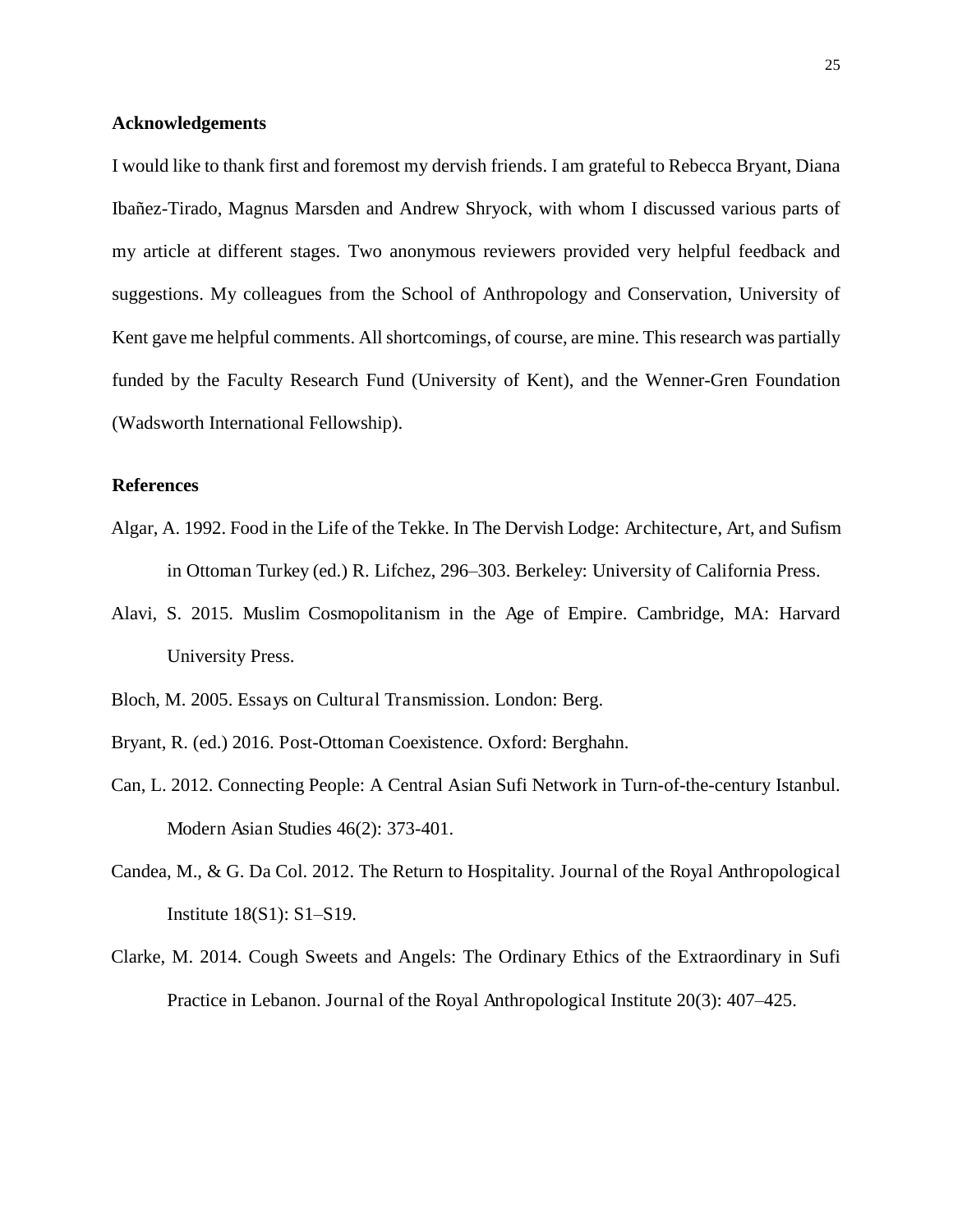- Clayer, N. 2011. Muslim Brotherhood Networks in South-Eastern Europe. European History Online (EGO), published by the Institute of European History (IEG), Mainz. Available at (accessed 11 May 2011).
- Constantinou, C.M. 1996. On the Way to Diplomacy. Minneapolis: University of Minnesota Press.
- Derrida, J. 1997. Politics of Friendship: A Discussion with Jacques Derrida. Available at <http://www.livingphilosophy.org/Derrida-politics-friendship.htm> (accessed 20 February 2016).
- Dittmer, J. 2015. Theorising a More-than-Human Diplomacy: Assembling the British Foreign Office, 1839–1874. The Hague Journal of Diplomacy 11(1): 78–104.
- Duijzings, G. 2000. Religion and the Politics of Identity in Kosovo. London: Hurst.
- Dzenovska, D. 2014. Bordering Encounters, Sociality and Distribution of the Ability to Live a 'Normal Life'. Social Anthropology 22(3): 271–287.
- Green, N. 2012. Sufism: A Global History. Oxford: Wiley-Blackwell.
- Gelvin, J., & N. Green (eds) 2013. Global Muslims in the Age of Steam and Print. Berkeley: University of California Press.
- Gilsenan, M. 1982. Recognising Islam: An Anthropologist's Introduction. London: Croom Helm.
- Henig, D. 2012a. 'Knocking on My Neighbour's Door': On Metamorphoses of Sociality in Rural Bosnia. Critique of Anthropology 32(1): 3–19.
- Henig, D. 2012b. 'This is Our Little Hajj': Muslim Holy Sites and Reappropriation of the Sacred Landscape in Contemporary Bosnia. American Ethnologist 39(4): 752–766.
- Henig, D. 2014. Tracing Creative Moments: The Emergence of Translocal Dervish Cults in Bosnia-Herzegovina. Focaal: Journal of Global and Historical Anthropology 69: 97–110.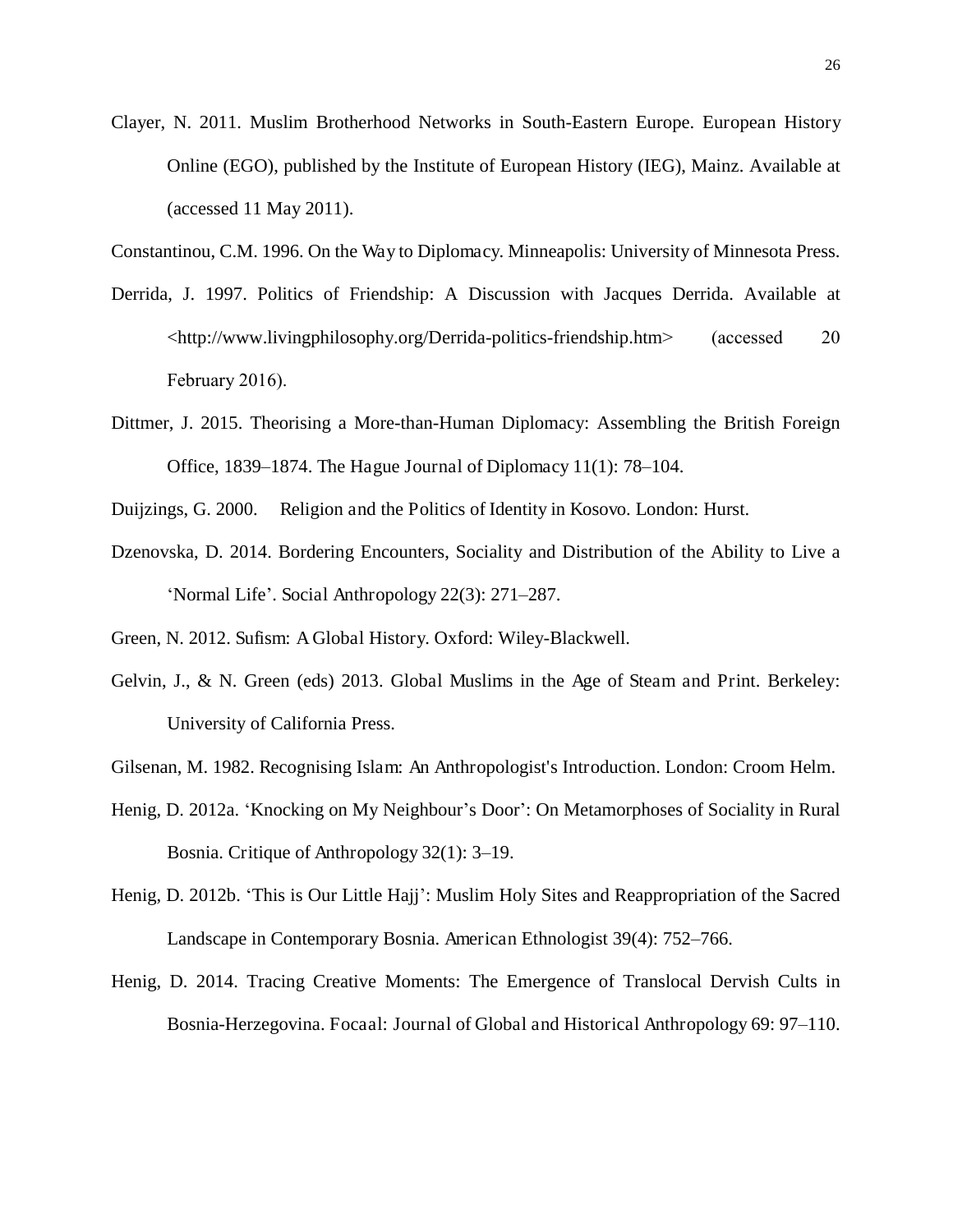- Henig, D. Forthcoming. Crossing the Bosphorus: Connected Histories of 'Other' Muslims in the Post-imperial Borderlands of Southeast Europe. Comparative Studies in Society and History.
- Herzfeld, M. 2005. Cultural Intimacy. Social Poetics in the Nation-State. London: Routledge.
- Ho, E. 2006. The Graves of Tarim: Genealogy and Mobility across the Indian Ocean. Berkeley: University of California Press.
- Hromadžić, A. 2015. Citizens of an Empty Nation: Youth and State-Making in Postwar Bosnia-Herzegovina. Philadelphia: University of Pennsylvania Press.
- Humphrey, C., & V. Skvirskaja. 2009. Trading Places: Post-Socialist Container Markets and the City. Focaal: Journal of Global and Historical Anthropology 55: 61–73.
- Humphrey, C., & V. Skvirskaja. 2012. Introduction. In Post-Cosmopolitan Cities: Explorations of Urban Coexistence (eds) C. Humphrey & V. Skvirskaja, 1–16. Oxford: Berghahn.
- Jansen, S. 2015. Yearnings in the Meantime: *'*Normal Lives*'* and the State in a Sarajevo Apartment Complex. Oxford: Berghahn.
- Latour, B. 2013. An Inquiry into Modes of Existence. Harvard: Harvard University Press.
- Lévi-Strauss, C. 1969 [1949]. The Elementary Structures of Kinship. Boston: Beacon Press.
- Lifchez, R. (ed.) 1992. The Dervish Lodge. Architecture, Art, and Sufism in Ottoman Turkey. Berkeley: University of California Press.

Malinowski, B. 1984 [1922]. Argonauts of the Western Pacific. Prospect Heights: Waveland Press.

Marsden, M. 2005. Living Islam: Muslim Religious Experience in Pakistan*'*s North-West Frontier. Cambridge: Cambridge University Press.

Marsden, M. 2016. Trading Worlds: Afghan Merchants across Modern Frontiers. London: Hurst.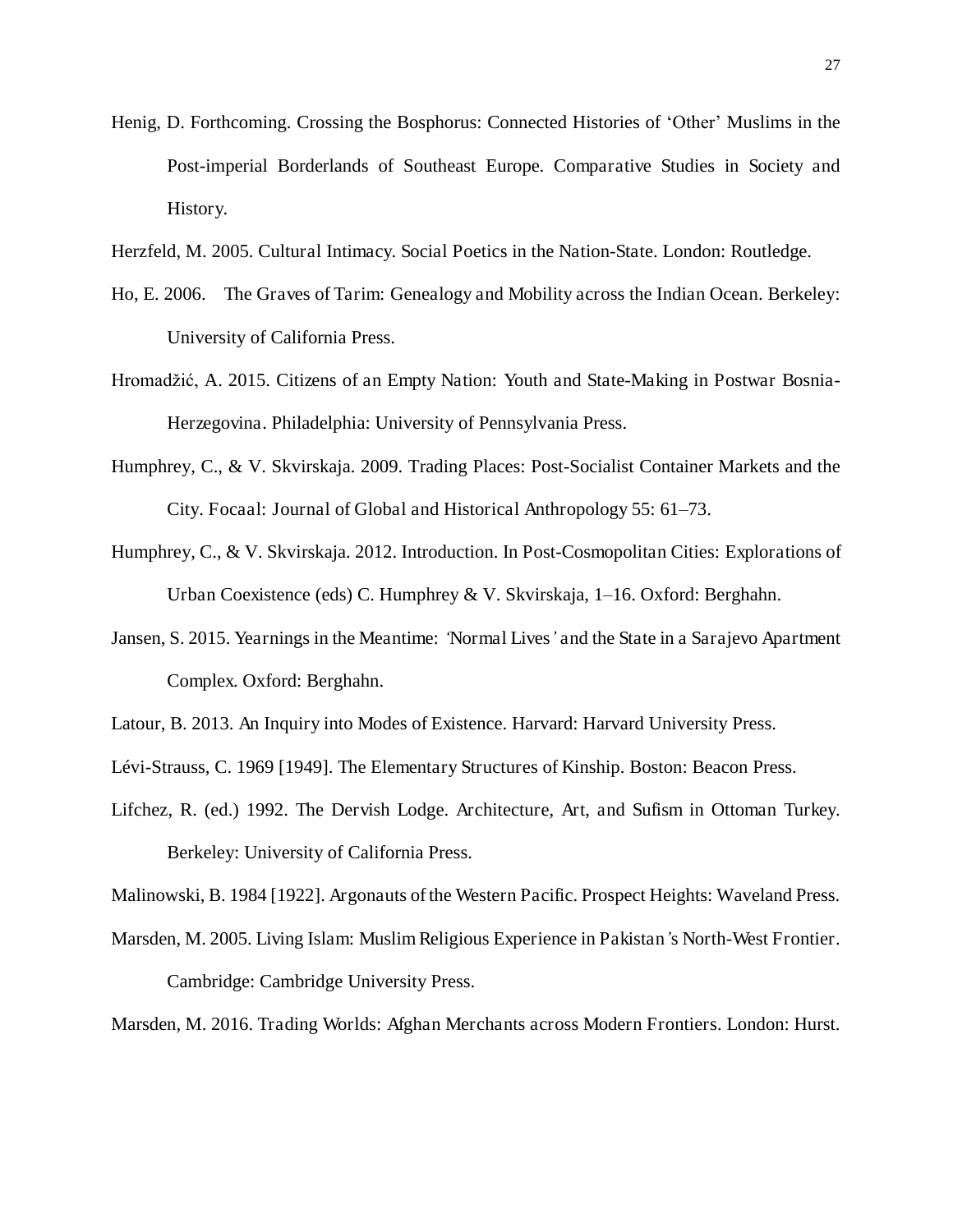- Marsden, M., & D. Ibañez-Tirado. 2015. Repertoires of Family Life and the Anchoring of Afghan Trading Networks in Ukraine. History and Anthropology 26(2): 145–164.
- Mazower, M. 2004. Salonica, City of Ghosts: Christians, Muslims and Jews 1430*–*1950. London: Harper Perennial.
- Metcalf, B. 1984. Moral Conduct and Authority: The Place of Adab in South Asian Islam. Berkeley: University of California Press.
- Neumann, I.B. 2012. At Home with the Diplomats: Inside European Foreign Ministry. Ithaca: Cornell University Press.
- Neumann, I.B. 2013. Diplomatic Sites: A Critical Enquiry. London: Hurst.
- Pitt-Rivers, J. 2011 [1992]. The Place of Grace in Anthropology. HAU: Journal of Ethnographic Theory 1(1): 423–450.
- Reeves, M. 2014. Border Work: Spatial Lives of the State in Rural Central Asia. Ithaca, NY: Cornell University Press.
- Sahlins, M. 1974. Stone Age Economics. London: Tavistock Publications.
- Sahlins, M. 1985. Islands of History. Chicago: University of Chicago Press.
- Sahlins, M. 2005 [1988]. Cosmologies of Capitalism: The Trans-Pacific Sector of the 'World-System'. In Culture in Practice, 415–469. New York: Zone Books.
- Schielke, S. 2012. The Perils of Joy: Contesting Mulid Festivals in Contemporary Egypt. Syracuse, NY: Syracuse University Press.
- Shannon, J.H. 2003. Emotion, Performance, and Temporality in Arab Music: Reflections on Tarab. Cultural Anthropology 18(1): 72–98.
- Shryock, A. 2009. Hospitality Lessons: Learning the Shared Language of Derrida and the Balga Bedouin. Paragraph 32(1): 32–50.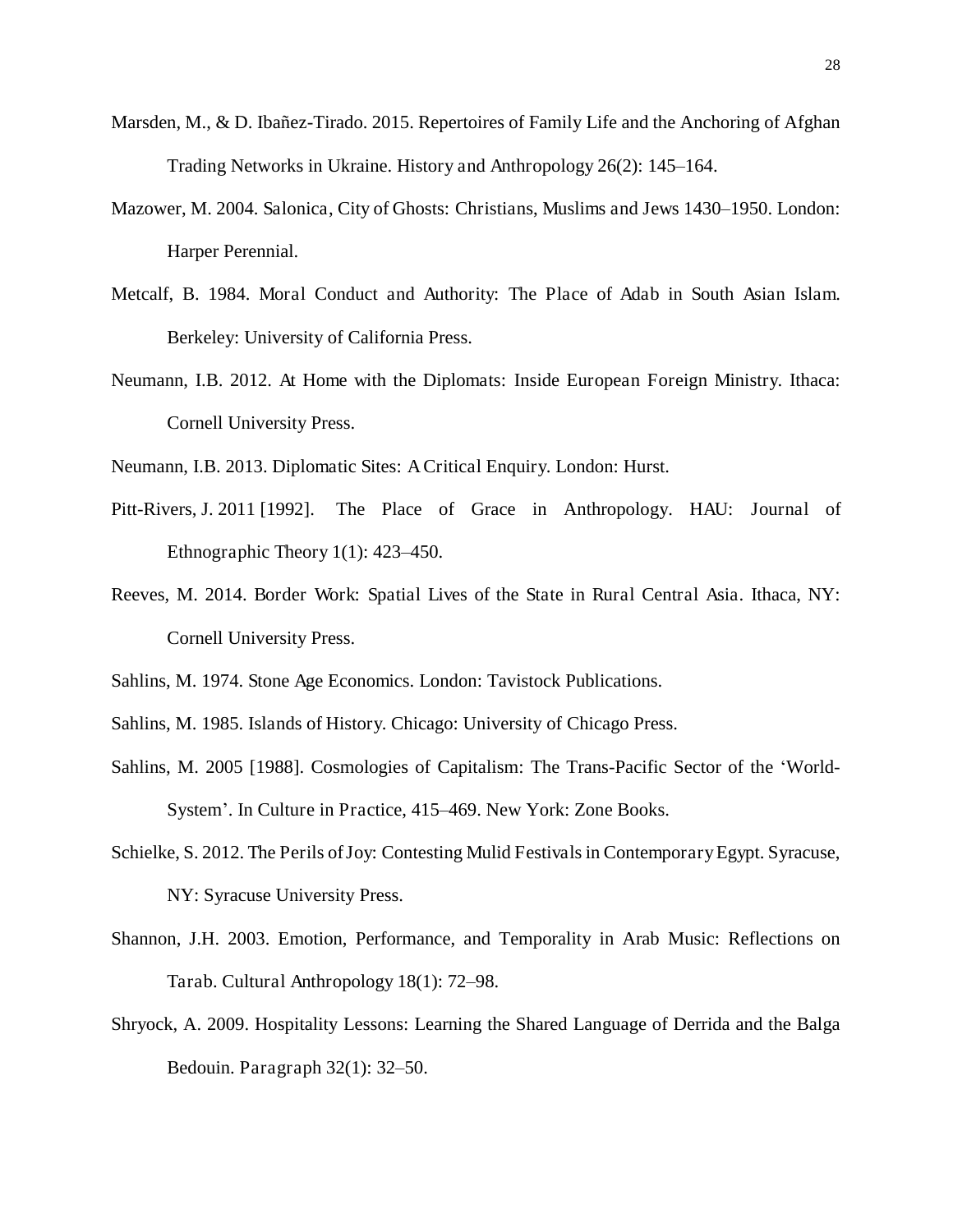- Shryock, A. 2012. Breaking Hospitality Apart: Bad Hosts, Bad Guests, and the Problem of Sovereignty. Journal of the Royal Anthropological Institute 18(S1): S20–S33.
- Silverstein, B. 2008. Disciplines of Presence in Modern Turkey: Discourse, Companionship, and the Mass Mediation of Islamic Practice. Cultural Anthropology 23(1): 118–153.
- Soileau, M. 2012. Spreading the Sofra: Sharing and Partaking in the Bektashi Ritual Meal. History of Religions 52(1): 1–30.
- Van der Veer, P. 1992. Playing or Praying: A Saint's Day in Surat. Modern Asian Studies 51(3): 545–565.
- Werbner, P. 2003. Pilgrims of Love: The Anthropology of a Global Sufi Cult. London: Hurst.
- Werbner, P. 2015. The Dialectics of Urban Cosmopolitanism: Between Tolerance and Intolerance in Cities of Strangers. Identities 22(5): 569–587.

**David Henig** is Lecturer in Social Anthropology at the University of Kent. He is the co-editor of Being Muslim in the Balkans: Ethnographies of Identity, Politics and Vernacular Islam in Southeast Europe with Karolina Bielenin-Lenczowska (Special Issue of Anthropological Journal of European Cultures, 2013) and of Economies of Favour after Socialism (Oxford University Press, forthcoming) with Nicolette Makovicky.

#### **Notes**

 $\overline{a}$ 

 $<sup>1</sup>$  An expression that refers to a cloth spread out on the floor on which people place food, but also</sup> to dining etiquette more broadly, as I shall discuss later.

<sup>&</sup>lt;sup>2</sup> This is also echoed in Neumann's point that 'Diplomatic practices are integrative, inasmuch as they nudge human beings into relationships of amity and enmity' (2012: 62).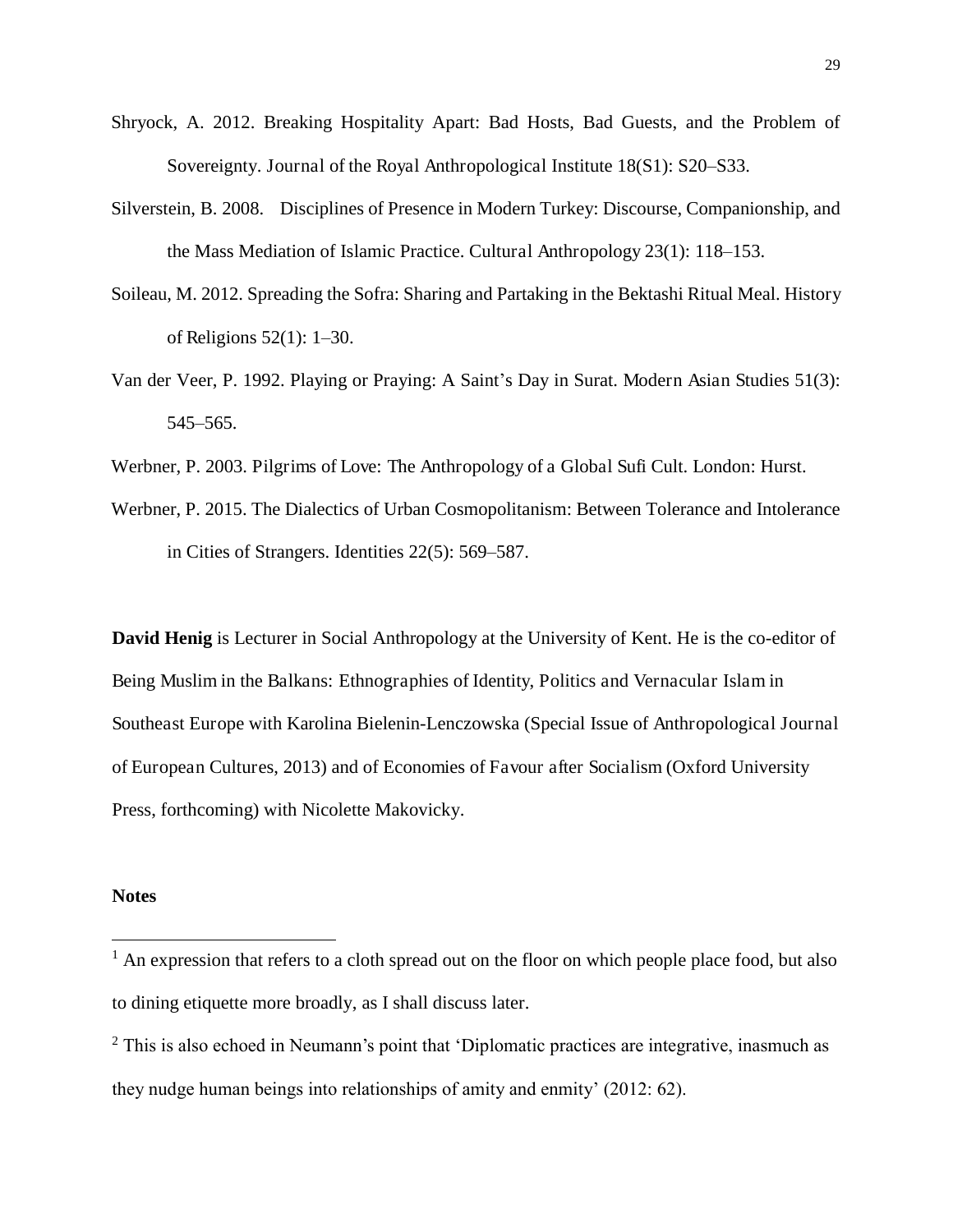<sup>3</sup> See for example: <http://www.klix.ba/vijesti/bih/dramaticno-upozorenje-nacelnika-vares-jegrad-koji-odumire/150323135> (accessed 14 February 2016).

 $\overline{a}$ 

<sup>4</sup> This could be amplified further to other urban contexts of postwar Bosnia-Herzegovina as Stef Jansen's recent study of materialized divisions and borders in Sarajevo aptly illustrates (2015). <sup>5</sup> There is no space to go into detail of these historical vicissitudes that are described elsewhere (e.g., Clayer 2011; Henig 2014, forthcoming).

<sup>6</sup> A parallel can be drawn with recent debates on music and performance in the regions where Sufi lodges are less or no longer vibrant such as mahfil in Chitral, Pakistan (Marsden 2005), mulid in Egypt (Schielke 2012), or tarab in Syria (Shannon 2003). It would go beyond the limits of this paper to discuss the influence of such practices and sites in realms of life no longer thought of as being religious per se. I am grateful to Magnus Marsden for bringing my attention to this aspect of stagecraft.

<sup>7</sup> This is something that for example the local mosque or church often do not have.

<sup>8</sup> Pnina Werbner describes such practice as a form of perpetual sacrifice (2003: 109–113).

<sup>9</sup> In 2014, the dervishes and the nuns wrote together on several occasions a joint letter to the local authorities. They asked the mayor and the police to address the issues with those drivers who park on their respective properties, or patrolling during the weekend nights around nearby bars.

 $10$  Unlike in case of the local mosque, which publicly supports the pro-Bosniak (Muslim) SDA party, there is no direct link between the lodge and formal political structures, and no political rallies are held there.

 $11$  To my knowledge, the investors had not decided whether or not to invest in Vareš by the time of writing this paper (February 2016).